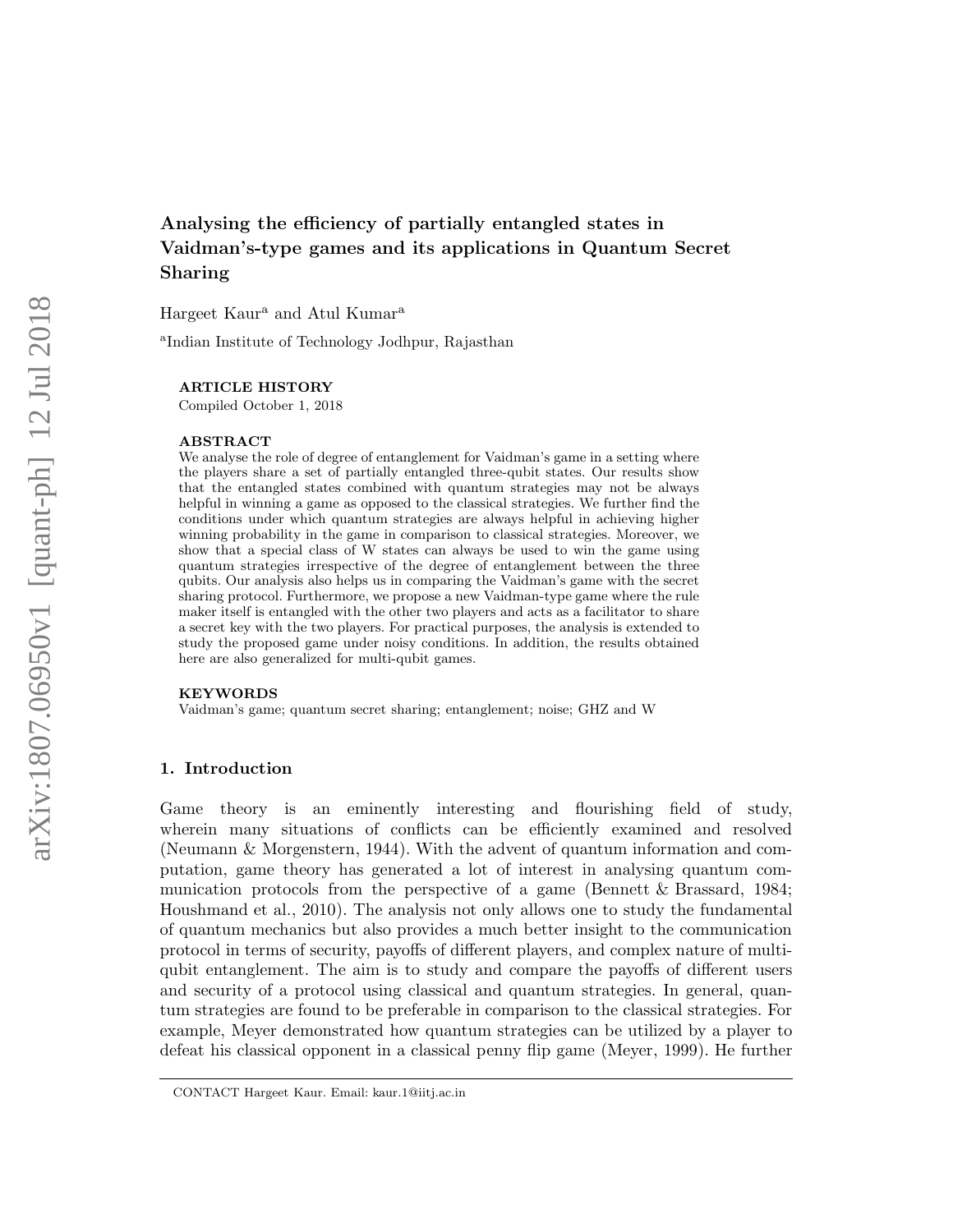explained the relation of penny flip game setting to efficient quantum algorithms. Similarly, Eisert (Eisert et al., 1999) suggested a solution based on quantum theory for avoiding the Prisoners' Dilemma. The quantum version of Prisoners' Dilemma game was also experimentally realized using a NMR quantum computer (Du et al., 2002). On the other hand, Anand and Benjamin (Anand & Benjamin, 2015) found that for a scenario in penny flip game where two players share an entangled state, a player opting for a mixed strategy can still win against a player opting for a quantum strategy. Therefore, it becomes important to analyse the role of quantum entanglement in game theory. Furthermore, one must also understand and study the importance of using different entangled systems under different game scenarios to take the advantage of usefulness of such entangled systems in different situations.

In this article, we analyse a game proposed by Vaidman (Vaidman, 1999) in which a team of three players always wins the game, when they share a three qubit maximally entangled state. The team, however, does not win the game when players opt for pure classical strategies, in fact the maximum winning probability that can be achieved using classical strategies is 3/4. Our analysis of Vaidman game includes two different classes of three-qubit entangled states, namely, GHZ class (Greenberger et al., 1990) and  $W$  class of states (Dur et al., 2000). We attempt to establish a relation between the winning probability of Vaidman's game (Vaidman, 1999) with the degree of entanglement of various three-qubit entangled states used as a resources in the game. Interestingly, our results show that for GHZ class, there are set of states for which classical strategies give better winning probability than the quantum strategies. In comparison to the  $GHZ$  class, for a special class of W states, quantum strategies prove to be always better than the classical strategies. We further establish a direct correspondence between Vaidman's game and Quantum Secret Sharing (QSS) (Hillery et al., 1999).

In addition, we also propose a Vaidman-type game where one of the players sharing the three-qubit entanglement defines the rules of a game to be played between him/her and the other two players. A detailed examination of the proposed game shows that the rule-maker finds himself in an advantageous situation whenever they share a partially entangled state, because this enables the rule-maker to modify rules in such a way that the team of other two players loose the game. We have further analysed the proposed game in a noisy environment, where we have considered that the qubits of the shared state may pass through an amplitude damping or a depolarizing channel or a phase flip channel. Our results show that in case of W states, the winning probability using quantum strategy, still exceeds the classical winning probability for a phase flip channel. For GHZ state, the success probability using quantum strategy almost always exceeds the winning probability using classical strategies using both phase flip and amplitude damping channel. In all other cases, quantum strategies are found to be better than classical strategy for a certain range of decoherence parameters. Moreover, we further suggest an application of such a game in facilitated secret sharing between three parties, where one of the players is a facilitator and also controls the secret sharing protocol. In the later sections of the article, we have demonstrated the extension of Vaidman's game and the proposed game for multi-qubit scenario. Since the states used as resources in this article can be experimentally prepared (Bouwmeester et al., 1999; Dong et al., 2016; Eibl et al., 2004), the results obtained here may find applications in Quantum Secret Sharing or other similar protocols.

The organization of the article is as follows. In Section II and III, we briefly describe three-party entanglement and QSS, respectively. In section IV, we establish a correspondence of Vaidman's game with QSS, and in corresponding subsections we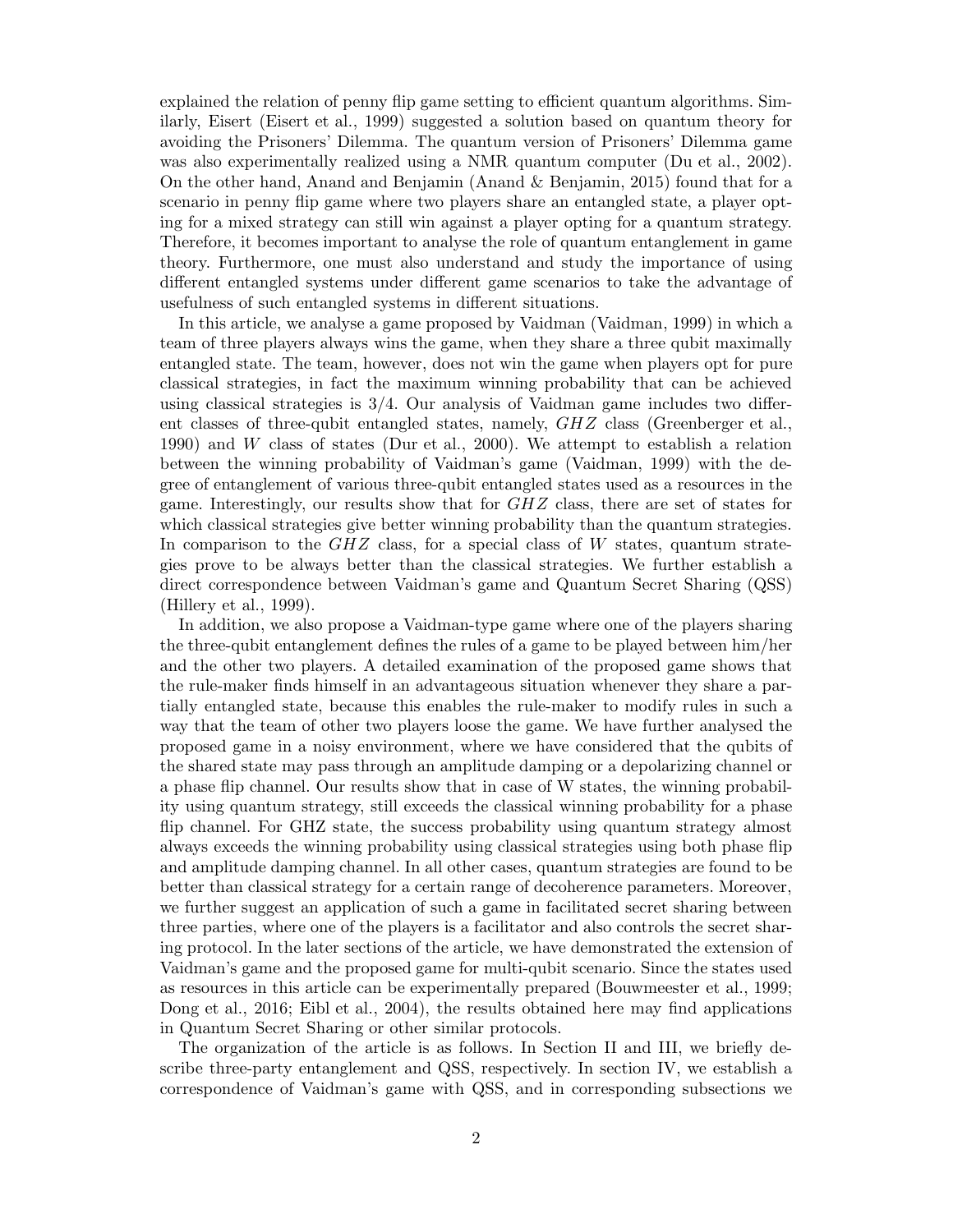further demonstrate the outcomes of using  $GHZ$  and W class of states for Vaidman's game. A new Vaidman-type game is proposed in the Section V followed by its study in noisy conditions, and its application for QSS in the subsections. In section VI, a generalization of Vaidman's game for more than three players is discussed. To further extend the analysis, in section VII, the multi-player version of the game proposed in Section V is described. Finally, we conclude the article in Section VIII.

#### 2. Three-qubit Entanglement

Dur et al. (Dur et al., 2000) classified pure states of a three-qubit entangled systems in two inequivalent classes, namely GHZ class and W class represented as

$$
|\psi_{GHZ}\rangle = sin\theta|000\rangle + cos\theta|111\rangle \tag{1}
$$

and

$$
|\psi_W\rangle = a|100\rangle + b|010\rangle + c|001\rangle, \tag{2}
$$

respectively where  $\theta \in (0, \pi/4)$  and  $|a|^2 + |b|^2 + |c|^2 = 1$ . The above two classes are termed as inequivalent classes as a state belonging to one of the class cannot be converted to a state belonging to another class by performing any number of Local Operations and Classical Communication (LOCC). The degree of entanglement for a pure three-qubit system can be defined using a measure called three-tangle  $(\tau)$ (Coffman et al., 2000), given by

$$
\tau = C_{P(QR)}^2 - C_{PQ}^2 - C_{PR}^2 \tag{3}
$$

where  $C_{P(QR)}$  represents the concurrence of the qubit P, with qubits Q and R taken together as one entity (Hill & Wootters, 1997; Wootters, 1998, 2001). The terms  $C_{PQ}$ and  $C_{PR}$  can be defined in a similar fashion such that,

$$
C(|\psi\rangle) = |\langle \psi | \sigma_y \otimes \sigma_y | \psi^* \rangle| \tag{4}
$$

Here,  $\psi^*$  denotes the complex conjugate of the wave function representing the twoqubit entangled state. The value of three-tangle varies between 0 for product states to 1 for states having maximum entanglement. For example, the three-tangle for a state represented as  $(a|0\rangle + b|1\rangle) \otimes (c|00\rangle + d|11\rangle)$  is 0 and for *GHZ* states represented as

$$
|GHZ\rangle = \frac{1}{\sqrt{2}}(|000\rangle + |111\rangle)
$$
\n(5)

is 1. Similarly, the standard state in  $W$  class is represented by

$$
|W\rangle = \frac{1}{\sqrt{3}}(|001\rangle + |010\rangle + |001\rangle)
$$
 (6)

Although the standard  $W$  state possesses genuine three-qubit entanglement, the same cannot be identified using the three-tangle as an entanglement measure as the threetangle of the standard W state is 0. Nevertheless, one can be assured that the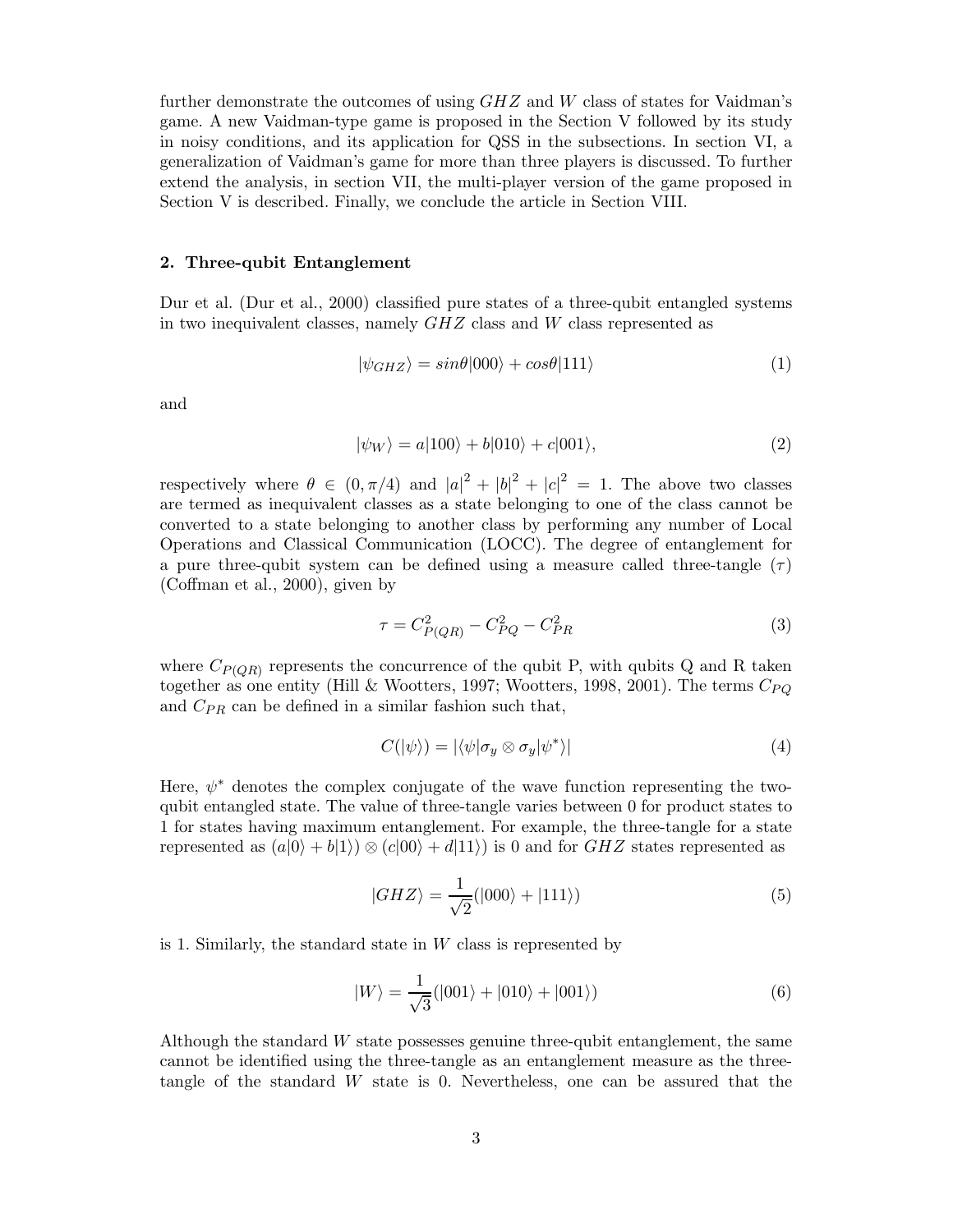W class of states exhibit genuine tripartite entanglement using other entanglement measures such as average residual entanglement (Dur et al., 2000) or sigma  $(\sigma')$ (Emary & Beenakker , 2004).

### 3. Quantum Secret Sharing

Secret sharing is the process of splitting a secret message into parts, such that no part of it is sufficient to retrieve the original message (Hillery et al., 1999). The original idea was to split the information between the two recipients, one of which may be a cheat (unknown to the sender). Only when the two recipients cooperate with each other, they retrieve the original message. The protocol, therefore, assumes that the honest recipient will not allow the dishonest recipient to cheat, hence, splitting the information between the two.

The original protocol can be implemented using the maximally entangled threequbit  $GHZ$  state, as given in  $(5)$ , shared between three users Alice, Bob, and Charlie. Alice splits the original information between Bob and Charlie in a way that the complete message cannot be recovered unless they cooperate with each other. For sharing a joint key with Bob and Charlie, Alice suggests all of them to measure their qubits either in X or Y direction at random where the eigen states in X and Y basis are defined as

$$
|\pm x\rangle = \frac{1}{\sqrt{2}}(|0\rangle \pm |1\rangle), \quad |\pm y\rangle = \frac{1}{\sqrt{2}}(|0\rangle \pm i|1\rangle)
$$
 (7)

The effects of Bob's and Charlie's measurements on the state of Alice's qubit is shown

|  |     | <b>Table 1.</b> Effect of Bob's and Charlie's measurement on Alice's state in a GHZ state                                                               |                                                                                                                                                                                                                                                                                                                                                                                                                                                                         |  |  |
|--|-----|---------------------------------------------------------------------------------------------------------------------------------------------------------|-------------------------------------------------------------------------------------------------------------------------------------------------------------------------------------------------------------------------------------------------------------------------------------------------------------------------------------------------------------------------------------------------------------------------------------------------------------------------|--|--|
|  | Bob | $\overline{\text{Charlie}}$ $\begin{array}{ c c c c c c c c } \hline \text{Charlie} & \text{+x} & \text{+x} & \text{+y} & \text{+y} \hline \end{array}$ |                                                                                                                                                                                                                                                                                                                                                                                                                                                                         |  |  |
|  |     | $\ket{+x}$                                                                                                                                              | $\begin{array}{ l } \hline \left +x\right\rangle & \left -x\right\rangle & \left -y\right\rangle & \left +y\right\rangle \\ \hline \left -x\right\rangle & \left +x\right\rangle & \left +y\right\rangle & \left -y\right\rangle \\ \hline \left -y\right\rangle & \left +y\right\rangle & \left -x\right\rangle & \left +x\right\rangle \\ \hline \left +y\right\rangle & \left -y\right\rangle & \left +x\right\rangle & \left -x\right\rangle \\ \hline \end{array}$ |  |  |
|  |     | $ -x\rangle$                                                                                                                                            |                                                                                                                                                                                                                                                                                                                                                                                                                                                                         |  |  |
|  |     | $ +y\rangle$                                                                                                                                            |                                                                                                                                                                                                                                                                                                                                                                                                                                                                         |  |  |
|  |     | $-v$                                                                                                                                                    |                                                                                                                                                                                                                                                                                                                                                                                                                                                                         |  |  |

in Table 1. After performing their measurements at random, Bob and Charlie announce their choice of measurement bases (but not the measurement outcomes) to Alice. This is followed by Alice telling her choice of measurement basis to Bob and Charlie. Only the bases XXX, XYY, YXY, and YYX (for Alice, Bob, and Charlie, respectively) are accepted, for sharing the secret key. The results from all other random choices of bases are discarded.

Bob and Charlie must meet and tell each other their measurement outcomes so as to collectively know the measurement outcome of Alice. For instance, if both Bob and Charlie measure in X basis and their measurement outcomes are  $+1(-1)$  and  $+1(-1)$ respectively, then the corresponding outcome of Alice will be  $+1$  when measured in X basis. On the other hand, if the measurement outcomes of Bob and Charlie are +1 and  $-1$  respectively or *vice-versa*, then the corresponding outcome of Alice will be  $-1$ when measured in X basis.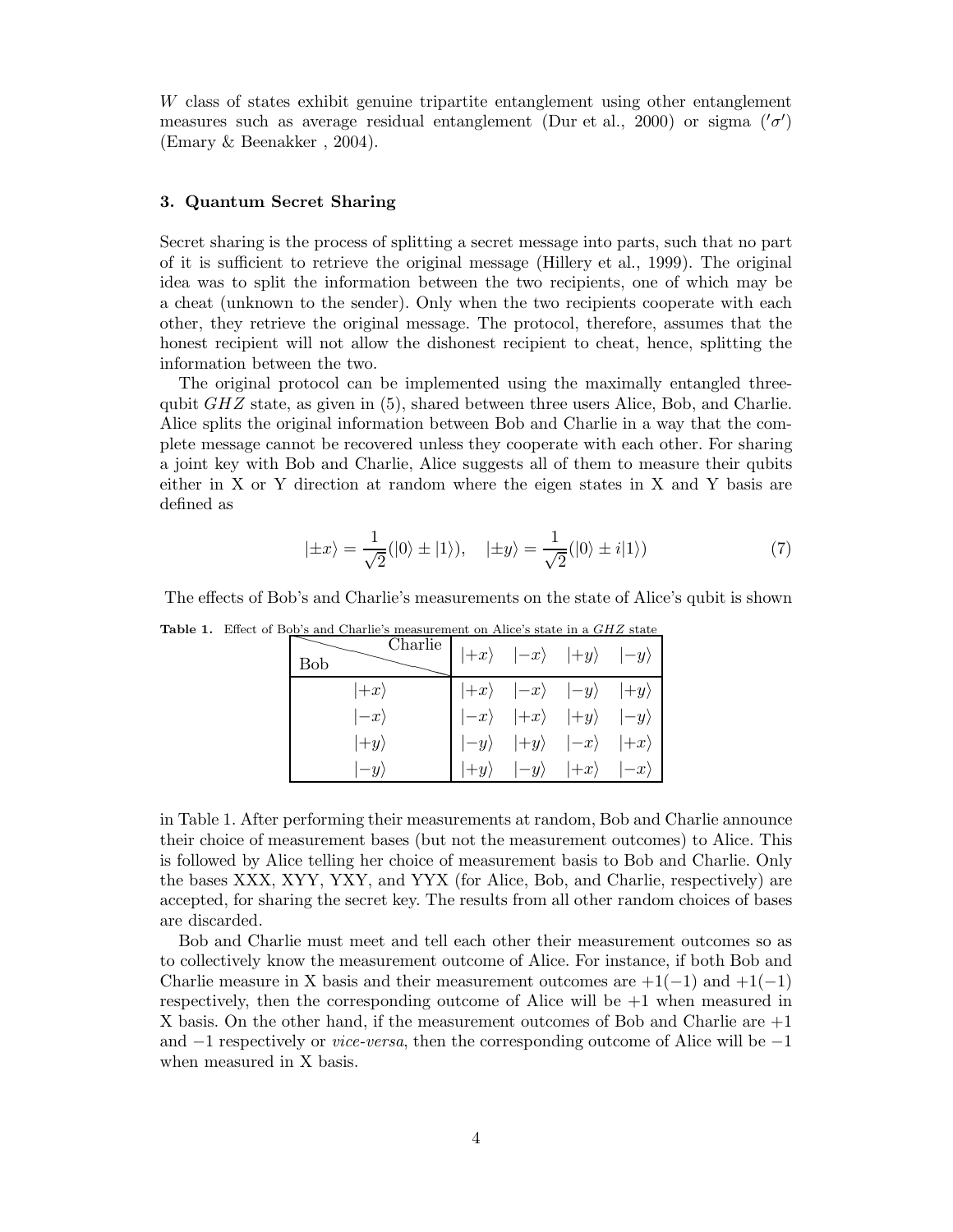### 4. Vaidman's Game representing Quantum Secret Sharing

In this section, we show a correspondence between the QSS protocol (Hillery et al., 1999) to the Vaidman's game (Vaidman, 1999). We, therefore, first briefly describe the Vaidman's game. In this game, three players, namely Alice, Bob, and Charlie, are taken to arbitrary remote locations: A, B, and C, respectively. Now each player is asked one of the two possible questions: Either "What is X?" or "What is Y?". The players can give only two possible answers, either  $-1$  or  $+1$ . The rules of the game suggest that either each player is asked the X question or two of the players are asked the Y question and the remaining one is asked the X question. The team of three players wins the game if the product of their answers is  $+1$  (when all are asked the X question) and -1 (when one is asked the X question and two are asked the Y question). Clearly, if the players adopt the classical strategy then at best they can achieve a winning probability of 3/4. On the other hand, if the three players share a three-qubit maximally entangled  $GHZ$  state, as shown in (5), then they always win the game by using a simple quantum strategy, i.e., whenever a player is asked the  $X(Y)$ question, she/he measures her/his qubit in the  $X(Y)$  basis and uses the measurement outcome obtained in the measurement process as her/his answer.

## 4.1. Use of GHZ class states in Vaidman's game

That the three players always win the game using the above strategy is because of the strong correlations between the three qubits of the GHZ state. For example, the three qubits in the GHZ state are related as

$$
\{M_A^X\}\{M_B^X\}\{M_C^X\} = 1
$$
  
\n
$$
\{M_A^X\}\{M_B^Y\}\{M_C^Y\} = -1
$$
  
\n
$$
\{M_A^X\}\{M_B^X\}\{M_C^Y\} = -1
$$
  
\n
$$
\{M_A^Y\}\{M_B^Y\}\{M_C^X\} = -1
$$
  
\n(8)

where  $\{M_i^X\}$  is the measurement outcome of the player 'i' measuring her/his qubit in X basis, and  $\{M_i^Y\}$  is the measurement outcome of the player 'i' measuring her/his qubit in Y basis. A clear correspondence between the Vaidman's game and the QSS protocol is shown in (8).

We now proceed to analyse the Vaidman's game in a more general setting where the three players share a general  $GHZ$  state represented in  $(1)$ , instead of sharing a maximally entangled GHZ state as described in the original game. Clearly, for a general GHZ state, the success probability of winning the above defined game varies from 0.5 to 1 as shown in Figure 1. Here, we have assumed that the probability of players being asked the set of 4 questions  $(XXX, XYY, YXY, YYX)$  is equally likely. In Figure 1, the winning probability of the game, i.e,  $\frac{1}{2}(1 + \sin 2\theta)$  is plotted against the degree of entanglement, three tangle  $(\tau)$ . It is evident that only for maximally entangled state, i.e., when  $\tau$  attains its maximum value (at  $\theta = \pi/4$ ), the players have 100% chances of winning the game. For all other values of  $\tau$  the success probability is always less than the one obtained with a maximally entangled state. Interestingly, only the set of states with  $\tau > 0.25$  achieve better success probability in comparison to a situation where all the three players opt for classical strategies. Therefore, for the set of states with  $\tau < 0.25$ , classical strategies will prove to be better in comparison to quantum strategies. Hence, for Vaidman's game, entanglement may not be always useful in winning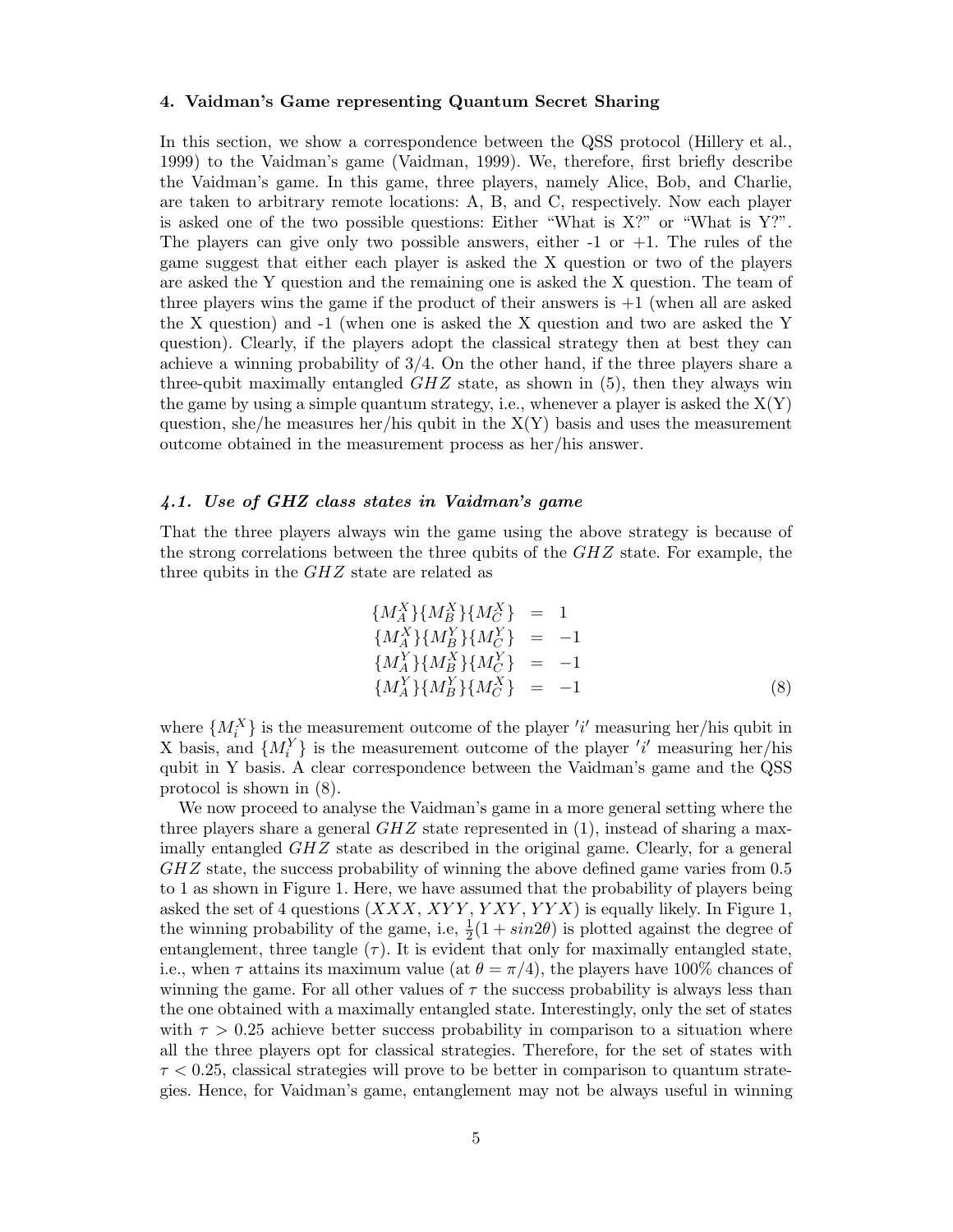

Figure 1. Success probability of winning Vaidman's game using GHZ-type states

the games using quantum strategies in comparison to classical strategies.

# 4.2. Use of W class states in Vaidman's game

Although W-type states belong to a different class of states, they can also be used as resources in winning Vaidman's game with a different set of questions. In this case, the players may be asked either "What is Z?" or "What is Y?". As earlier, the answers to these questions can again be either  $+1$  or  $-1$ . For this, either all players are asked the Z question; or one of the players is asked the Z question and the remaining are asked the Y question. The players win the game if the product of their answers is -1, if all are asked the  $Z$  question; and  $+1$ , in all other cases. If the players share the standard W state, given in (6), before the start of play then they can win this game with a success probability of 0.875. On similar grounds, we can use the standard W state for probabilistic QSS, as QSS holds direct correspondence with the Vaidman's game.



Figure 2. Success probability of winning Vaidman's game using W-type states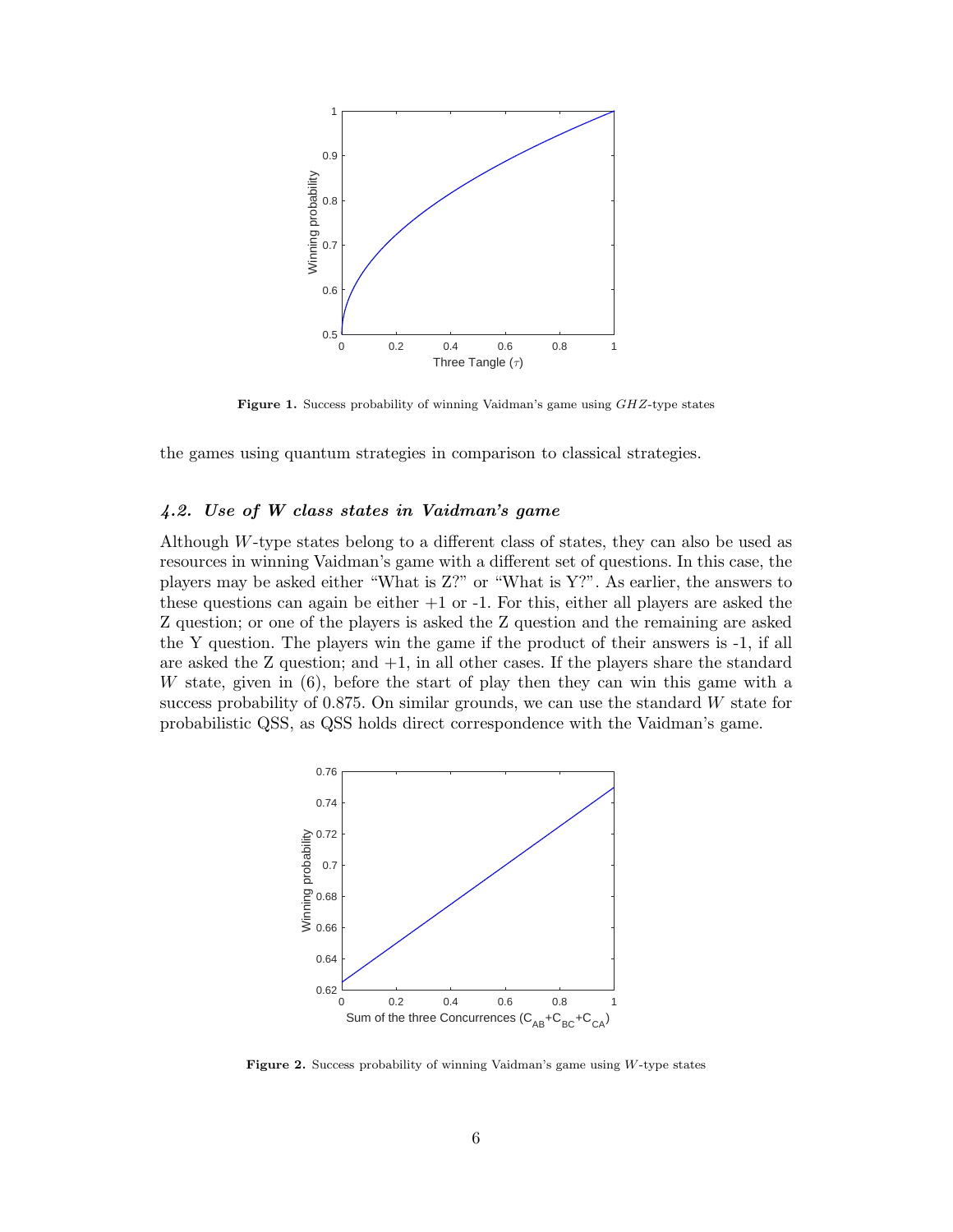Similar to the case of GHZ class, here, we analyse the success probability of the Vaidman's game if the three players share a general  $W$ -type state as shown in  $(2)$ . In such a scenario, the team wins the game with a success probability of  $\frac{1}{4}(\frac{5}{2}+bc+ab+ac)$ . This value holds true for an assumption that the team will be asked the set of 4 questions  $(ZZZ, ZYY, YZY, YYZ)$  with equal probability. The plot of winning probability of Vaidman's game versus the sum of three residual concurrences is demonstrated in Figure 2. The figure shows that the winning probability of Vaidman's game linearly increase with the sum of residual concurrences for  $W$ -type states. Furthermore, the plot also indicates that for W-type states, the winning probability of Vaidman's game is always greater than the classical winning probability if the sum of two qubit concurrences exceeds 1. Moreover, the highest success probability of 0.875 can be achieved for  $a = b = c = \frac{1}{\sqrt{2}}$  $\overline{3}$ .



Figure 3. Success probability of winning Vaidman's game using  $W_n$  states



Figure 4. Success probability of winning Vaidman's game using  $W_n$  states

Although the use of partially entangled systems, in general, leads to probabilistic information transfer (Karlsson & Bourennane, 1998; Shi & Tomita, 2002), Pati and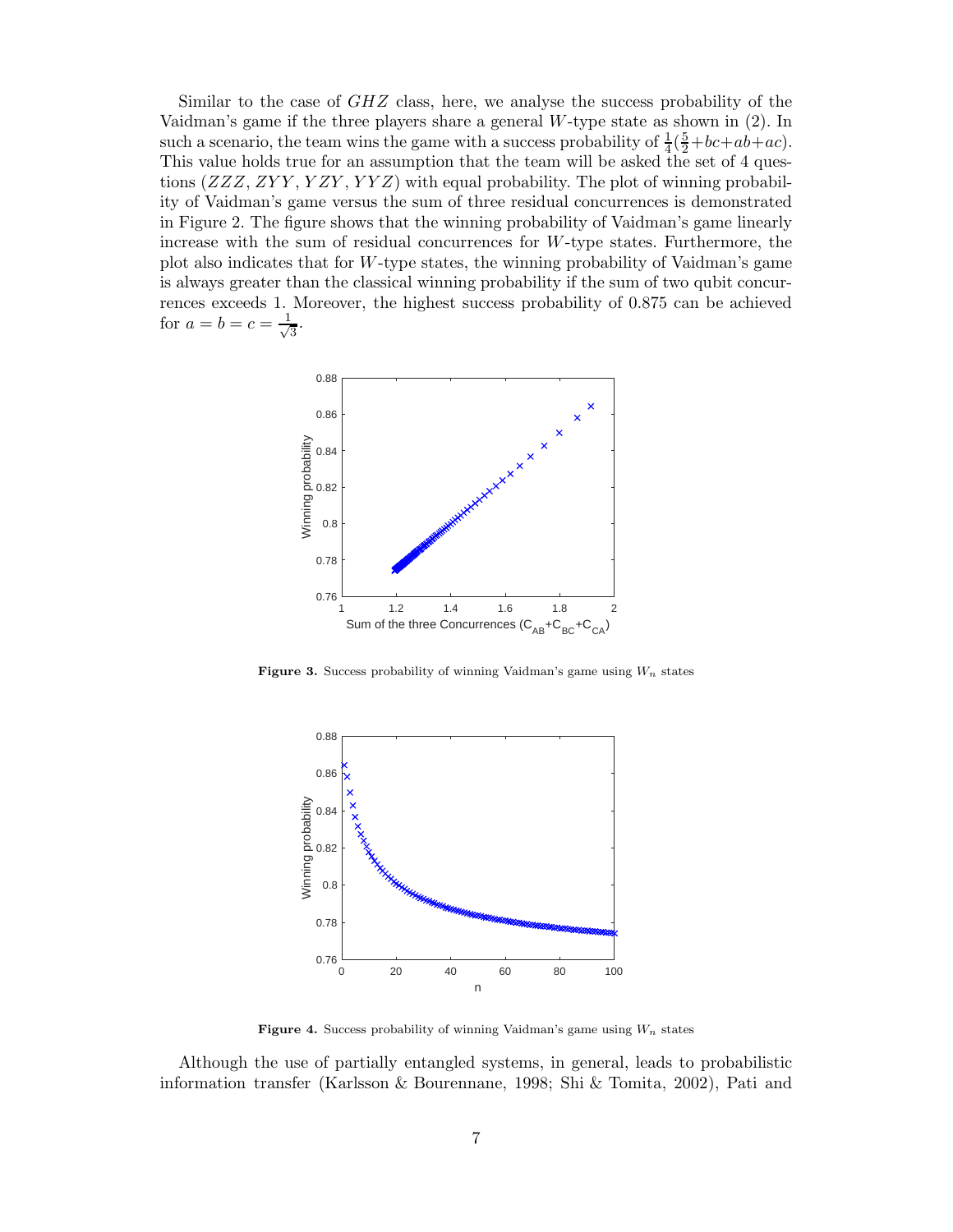Agrawal (Agrawal & Pati, 2006) have shown that there exists a special class of  $W$ type states which can be used for perfect teleportation and dense coding. Such states can be represented as

$$
|W_n\rangle = \frac{1}{\sqrt{2(1+n)}}(|100\rangle + \sqrt{n}e^{i\gamma}|010\rangle + \sqrt{n+1}e^{i\delta}|001\rangle)
$$
 (9)

where n is a positive integer and  $\delta$  and  $\gamma$  are relative phases. This motivates us to analyse the usefulness of these states for Vaidman's game. We found that the success probability of the game by sharing  $W_n$  states as resources can be given by  $\frac{1}{8(n+1)}(5 +$  $5n + \sqrt{n+1} + \sqrt{n}(\sqrt{n+1}+1)$ . Figure 3 clearly depicts that if the three players share  $W_n$  states, then the success probability using quantum strategies is always greater than the success probability using the classical strategies, independent of the value of sum of residual concurrences. Furthermore, Figure 4 depicts the dependence of winning probability of Vaidman's game on parameter n. The highest success probability of 0.86425 is achieved for  $n = 1$  when the sum of three residual concurrences is 1.914. Nevertheless, the winning probability is always greater than the one obtained using classical strategies.

### 4.3. Comparison of the use of GHZ and W states

The above analysis suggests that although a standard  $GHZ$  state achieves 100% success probability in winning the Vaidman's game which is more than the winning probability achieved by the standard  $W$  state, only the set of  $GHZ$ -type states with a value of  $\tau > 0.25$  are useful for obtaining the success probability greater than the one obtained using classical strategies. Moreover, W-type states with the sum of three concurrences greater than one, can be useful in winning the game. In addition, a special class of W-type states, i.e.  $W_n$  states give better prospects of winning the Vaidman's game, in comparison to any classical resource or strategy, for all values of  $n$ .

### 5. A two-player game where the rule-maker is entangled with the players

The essence of Vaidman's game can be efficiently employed in an interesting scenario, where the rule-maker itself is entangled with the players playing the Vaidman-type game. In our proposed game, Alice, Bob and Charlie share a three-qubit entangled state. We assume that Charlie prepares a three-qubit state and gives one qubit each to Alice  $(A)$  and Bob  $(B)$ , keeping one  $(C)$  qubit with himself. Charlie agrees to help Alice and Bob, if they win the game as per the rules defined by Charlie. For this, Charlie measures his qubit in a general basis as shown in (10). Charlie, then asks questions "What is X?" or "What is Z?" to the team. Alice and Bob are not allowed to discuss and have to give individual answers each. Their answer can be  $+1$  or  $-1$ . If the team is asked the  $X(Z)$  question, both Alice and Bob measure their qubits in X (Z) basis and give their measurement results as answers to the asked questions.

$$
|b_0\rangle = \sin\lambda|0\rangle - \cos\lambda|1\rangle; \qquad |b_1\rangle = \cos\lambda|0\rangle + \sin\lambda|1\rangle \tag{10}
$$

$$
|b_0\rangle_C: \quad \{M_A^X\}\{M_B^X\} = 1 \quad \{M_A^Z\}\{M_B^Z\} = -1 \tag{11}
$$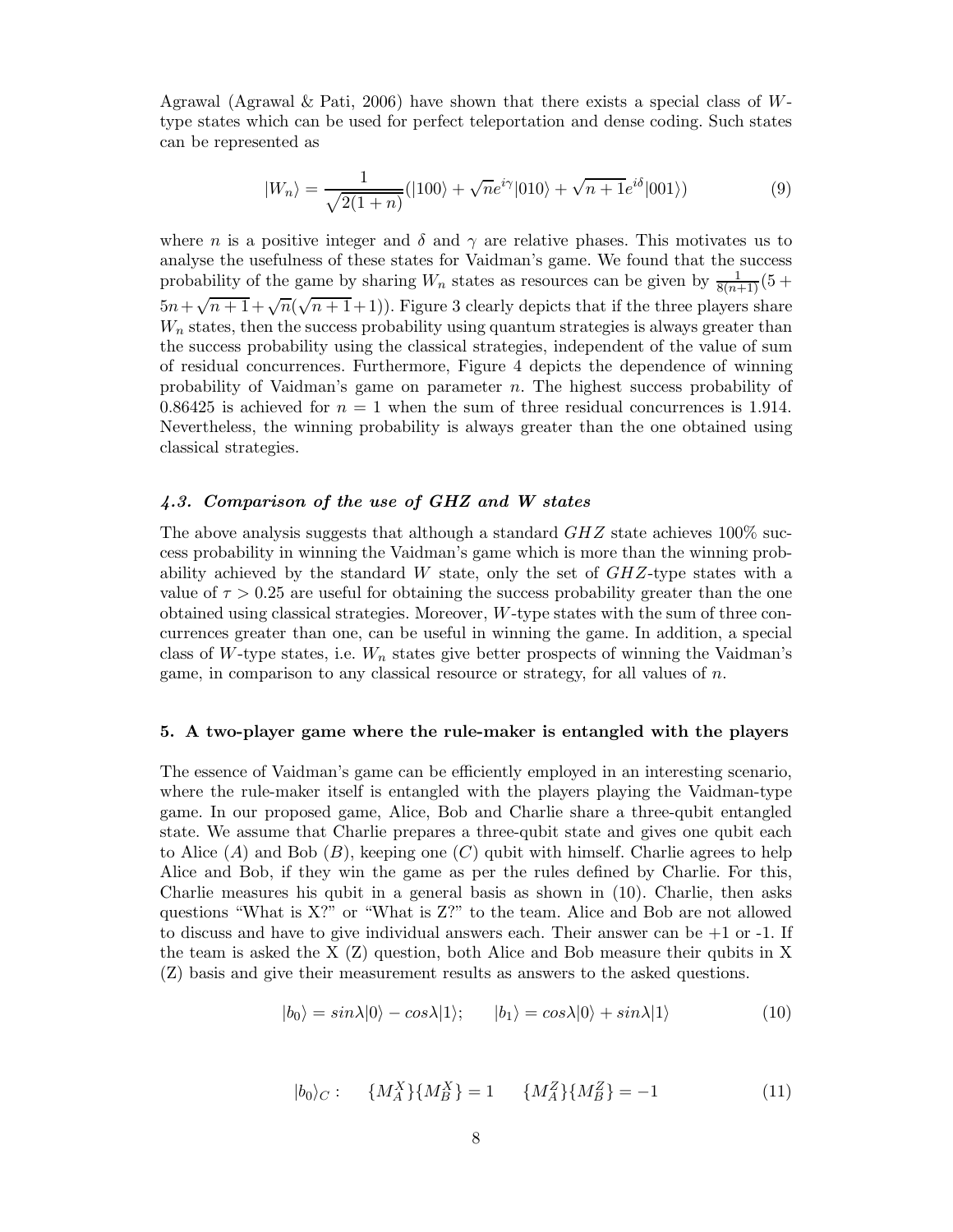

Figure 5. Success probability of winning the proposed game where the rule-maker is entangled with the players using a standard W state

$$
|b_1\rangle_C: \quad \{M_A^X\}\{M_B^X\} = -1 \quad \{M_A^Z\}\{M_B^Z\} = 1 \tag{12}
$$

If Charlie's measurement outcome is  $|b_0\rangle$ , he declares the winning condition to be the one listed in (11), and if his measurement outcome is  $|b_1\rangle$ , he declares the winning condition to be the one as listed in (12). Here,  $\{M_i^X\}$  is the measurement outcome when the player 'i' measures her/his qubit in X basis, and  $\{M_i^Z\}$  is the measurement outcome when the player  $'i'$  measures her/his qubit in Z basis.

We first consider that Charlie prepares a three-qubit W state as shown in  $(6)$ . Clearly, the success probability of the team winning the game will depend on the parameter  $\lambda$ - governing the basis in which Charlie performs a measurement. It can be easily calculated that the value of the success probability achieved is 0.916667 −  $0.833334\cos^2\lambda$ . A plot of the success probability achieved with respect to the parameter  $\lambda$  is shown in Figure 5. The maximum winning probability that the team can achieve is 0.9167 for  $\lambda = \frac{\pi}{2}$  $\frac{\pi}{2}$ , i.e., when Charlie measures in computational basis ( $|b_0\rangle = |0\rangle$  and  $|b_1\rangle = |1\rangle$ ). On the other hand, if Charlie measures in computational basis  $|b_0\rangle = |1\rangle$ and  $|b_1\rangle = |0\rangle$ , i.e. when  $\lambda = 0^\circ$ , then the team mostly looses the game as the winning probability is only 0.0833. Thus, if Charlie wants to help Alice and Bob, he prefers to prepare a standard W state and performs measurement in the computational basis  $(|b_0\rangle = |0\rangle$  and  $|b_1\rangle = |1\rangle$  so that the team can win the game with a success rate of 91.667%. In this situation, the use of quantum strategy is always preferable for the team of Alice and Bob.

If Charlie prepares a three-qubit  $GHZ$  state as shown in  $(5)$  and shares it with Alice and Bob, then the team has only 50% success probability irrespective of the measurement basis used by Charlie, which is equivalent to a classical case where the team may choose not to measure its qubits and randomly answer as +1 or -1. However, if Charlie modifies the questions as X and Y and asks Alice and Bob to make a measurement in the X and Y basis, respectively, then in such a scenario the measurement outcome-dependent rules of the game would also be modified as:

$$
|b_0\rangle_C: \quad \{M_A^X\}\{M_B^X\} = -1 \quad \{M_A^Y\}\{M_B^Y\} = +1 \tag{13}
$$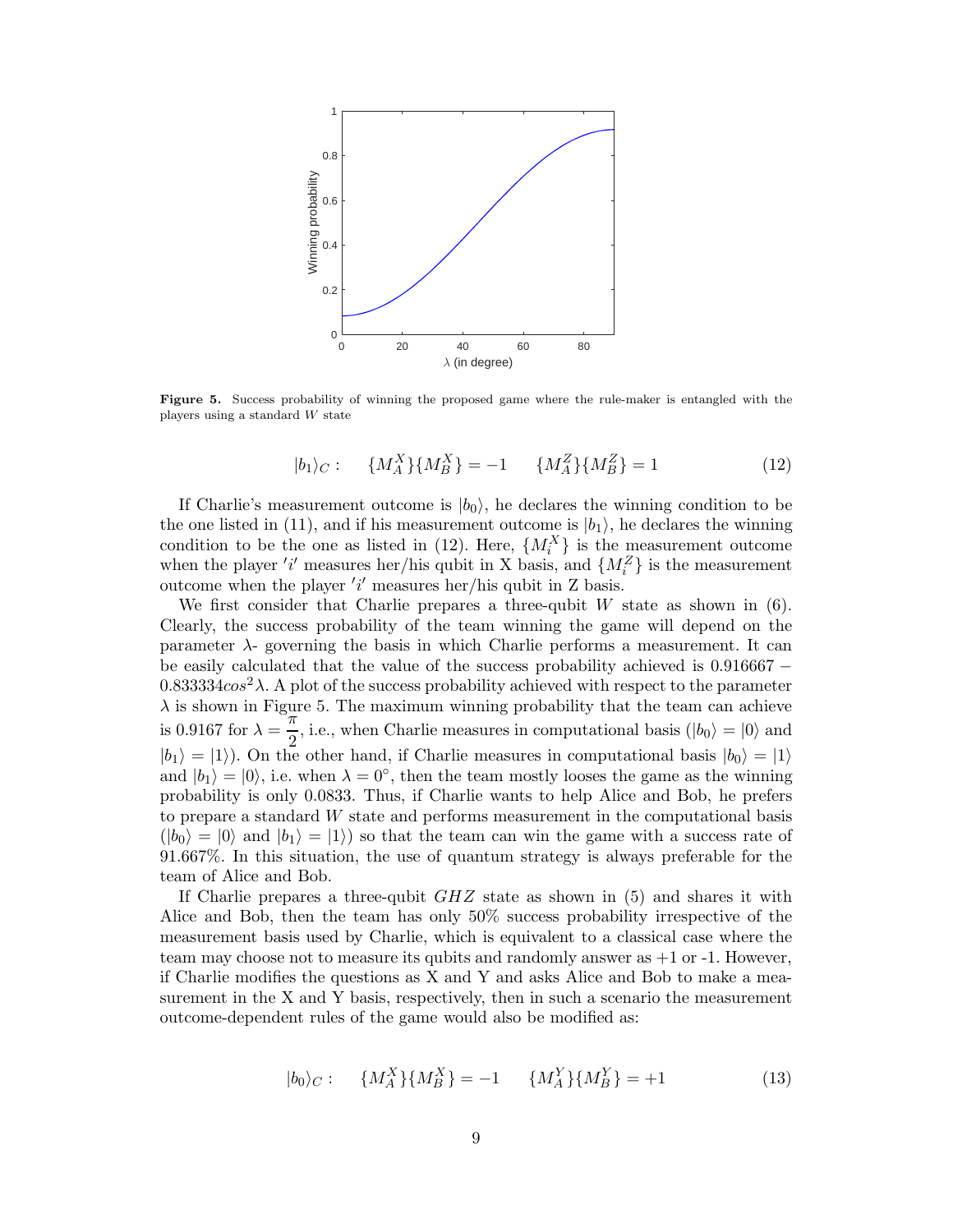

Figure 6. Success probability of winning the proposed game where the rule-maker is entangled with the players using a standard GHZ state

$$
|b_1\rangle_C: \quad \{M_A^X\}\{M_B^X\} = +1 \quad \{M_A^Y\}\{M_B^Y\} = -1 \tag{14}
$$

Therefore, if Charlie obtains  $|b_0\rangle$  as his measurement outcome, then the outcomes of Alice and Bob satisfy (13). On the contrary, if Charlie obtain  $|b_1\rangle$  as his measurement outcome, then the outcomes of Alice and Bob satisfy (14). The success chances of the team winning this game is  $0.5(1 + sin2\lambda)$  and the maximum winning probability of 1 is attained for  $\lambda = \frac{\pi}{4}$  $\frac{1}{4}$ , i.e., when Charlie performs a measurement in diagonal basis  $(|-\rangle, |+\rangle)$ . In general, Figure 6 describes the success probability of the team as against the measurement parameter  $\lambda$  when standard  $GHZ$  state is used as a resource.

### 5.1. Analysis of the proposed game in noisy environment

In this subsection, we analyse the game discussed above in a noisy environment to study the nature and robustness of these states under real conditions and to study the effect of decoherence on the success probability of the proposed game. For this, we consider that Charlie prepares a three-qubit state and sends two qubits to Alice and Bob for the game to proceed. These two qubits may pass through a noisy channel, degrading the entanglement and correlation between qubits, and thus the success probability of the team (Alice and Bob) may also get affected. The quantum state  $\rho$  after passing through a noisy channel changes to  $\varepsilon(\rho)$  such that  $\varepsilon(\rho) = \sum_i E_i \rho E_i^{\dagger}$  where  $E_i s$  are the operation elements. The various types of noisy channels (Nielsen & Chuang, 2000) we consider for our purpose are as follows:

- Phase flip channel: The phase flip channel flips the phase of the qubit  $(|0\rangle)$ to  $|0\rangle$  and  $|1\rangle$  to  $-|1\rangle$ ) with probability  $1 - p$ . The operation elements of this channel are:  $E_0 = \sqrt{p}I = \sqrt{p} \begin{bmatrix} 1 & 0 \\ 0 & 1 \end{bmatrix}$  and  $E_1 = \sqrt{1-p}Z = \sqrt{1-p} \begin{bmatrix} 1 & 0 \\ 0 & -1 \end{bmatrix}$  $0 -1$ 1
- Depolarizing channel: When a qubit passes through a depolarizing channel, it gets depolarized to a completely mixed state  $I/2$  with probability p. With probability  $1 - p$  the qubit is left untouched. The state of the quantum state  $\rho$ after passing this channel is  $\varepsilon(\rho) = p \frac{I}{2}$  $\frac{1}{2} + (1-p)\rho$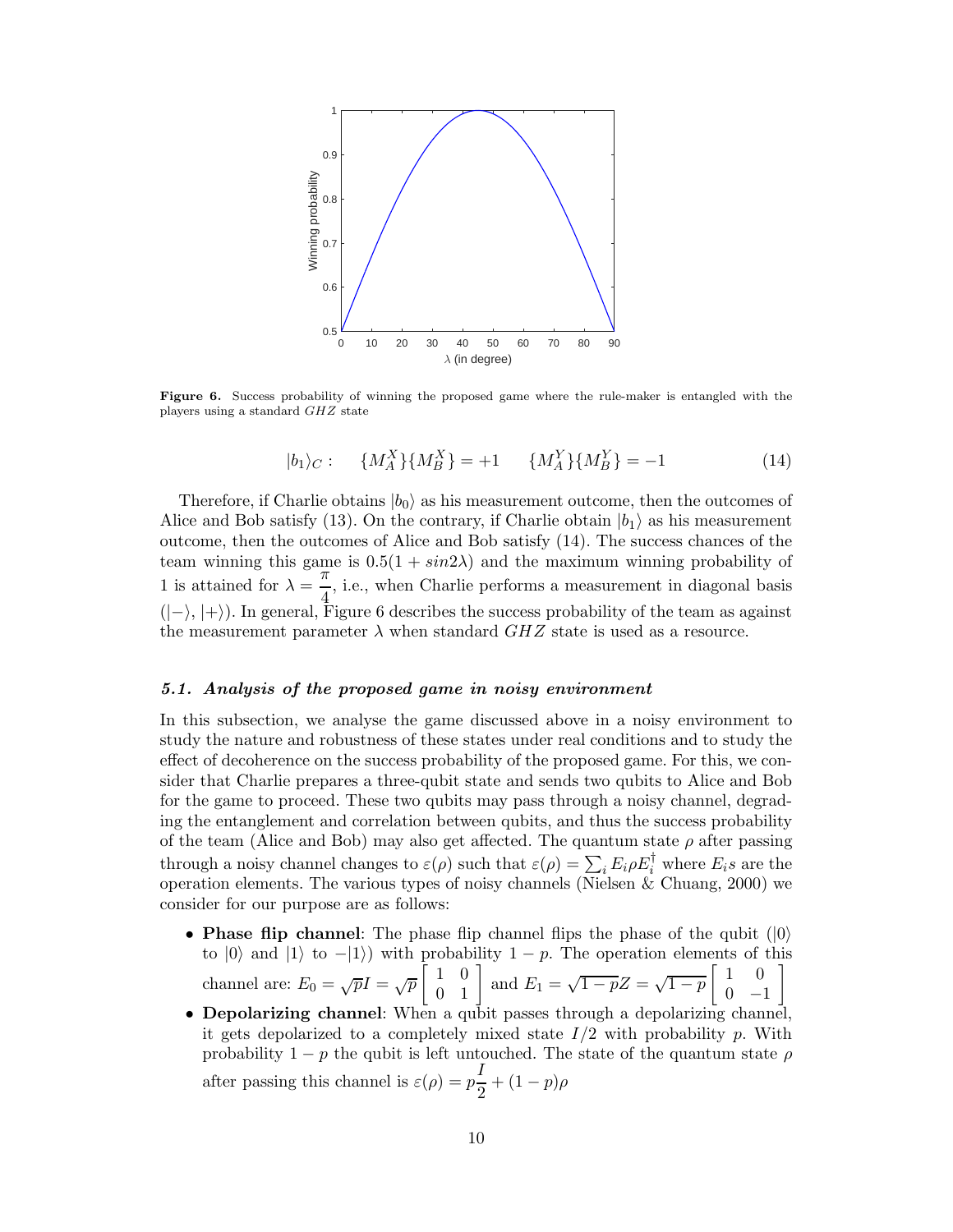• **Amplitude damping**: The operation elements of amplitude damping are  $E_0 = \begin{bmatrix} 1 & 0 \end{bmatrix}$ 

$$
\left[\begin{array}{cc} 1 & 0 \\ 0 & \sqrt{1-\gamma} \end{array}\right] \text{ and } E_1 = \left[\begin{array}{cc} 0 & \sqrt{\gamma} \\ 0 & 0 \end{array}\right]
$$



**Figure 7.** Success probability of winning the game with respect to noise parameter  $(D_1 = D_2)$  using the standard W state



**Figure 8.** Success probability of winning the game with respect to both the noise parameters  $(D_1 \neq D_2)$ using the standard W state

In order to compare the effect of above noisy channels on the game using standard W state as a resource, we evaluate the success probability of the game under noisy conditions. The success probability in such cases are listed in Appendix B. Figure 7 shows a plot of success probability of the game with respect to noise parameter  $D_1$  (on qubit sent to Alice), assuming that the noise parameters on Alice's  $(D_1)$  and Bob's  $(D_2)$  qubit are equal. We further demonstrated a 3-D plot in Figure 8 showing variance between the winning probability of the game and the two noise parameters  $D_1$  and  $D_2$ . Figure 7 and 8 clearly demonstrate that the game is most resistant to phase flip noise as the success rate of the game is always above the classical winning probability of 0.5. Moreover, our results show that the winning probability using the W state is more robust towards the amplitude damping channel in comparison to the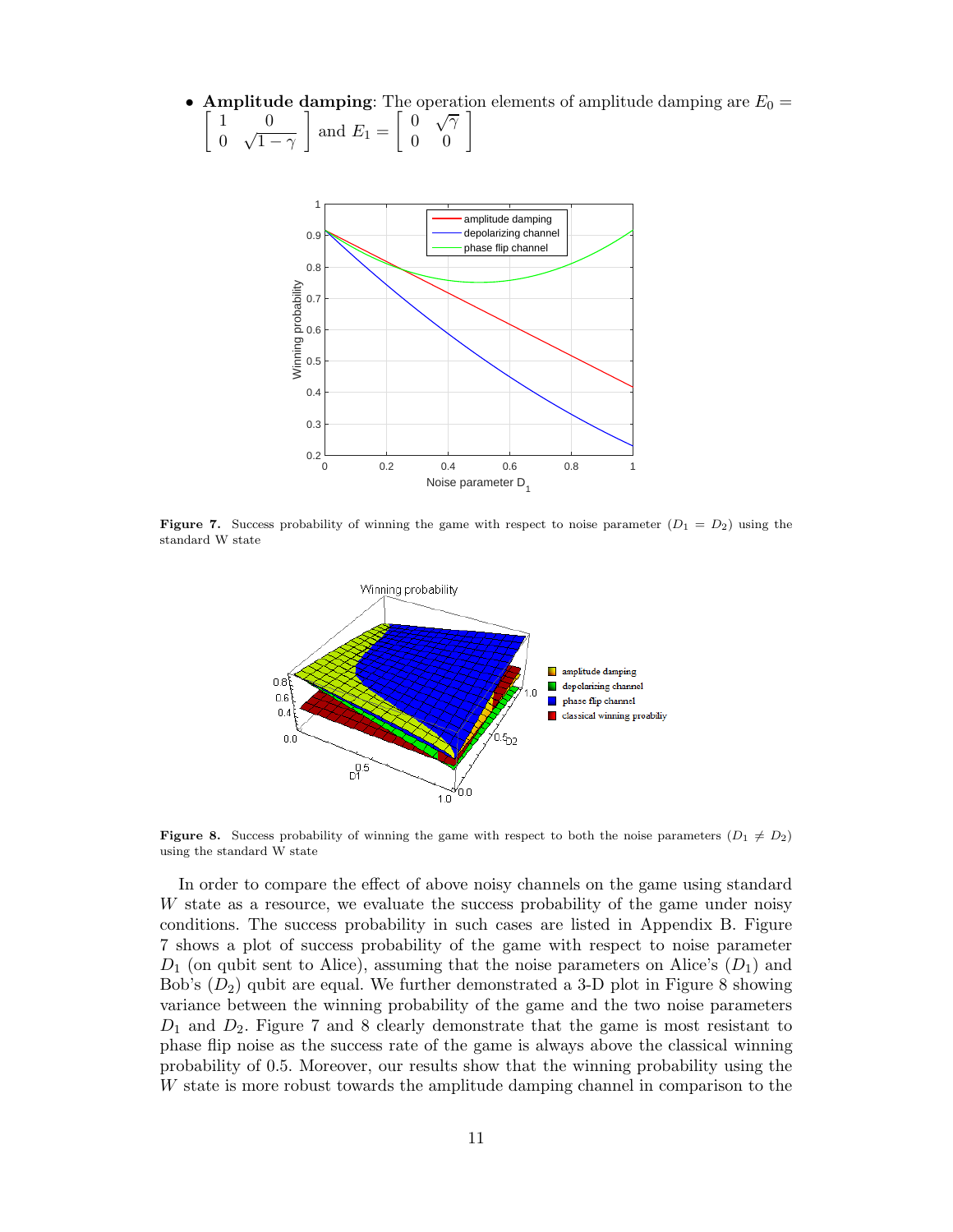depolarizing channel. In both the cases however, the success probability falls below the classical winning probability, for higher values of noise parameters.



**Figure 9.** Success probability of winning the game with respect to noise parameter  $(D_1 = D_2)$  using a maximally entangled GHZ state



**Figure 10.** Success probability of winning the game with respect to both the noise parameters  $(D_1 \neq D_2)$ using a maximally entangled GHZ state

We have also evaluated the success probability of game when a  $GHZ$  state is shared in a noisy environment. The results are depicted in Figure 9 and 10. Figure 9 shows the relation between the winning probability of game and the noise parameter  $D_1$ assuming that  $D_1 = D_2$ . Further, Figure 10 describes the effect of both the parameters on success probability. These plots suggest that when both the noise parameters are equal, the game is resistant to phase flip as well as amplitude damping channel, as the success rate of the game is almost always greater than the classical winning probability of 0.5. However, in case of depolarizing channel, for high value of noise parameter, the winning probability falls below the classical case. Moreover, for  $D_1 \neq D_2$ , only the success probability in case of amplitude damping noise exceeds the classical winning probability. In other noisy environments, the winning probability may fall below the classical winning probability of 0.5.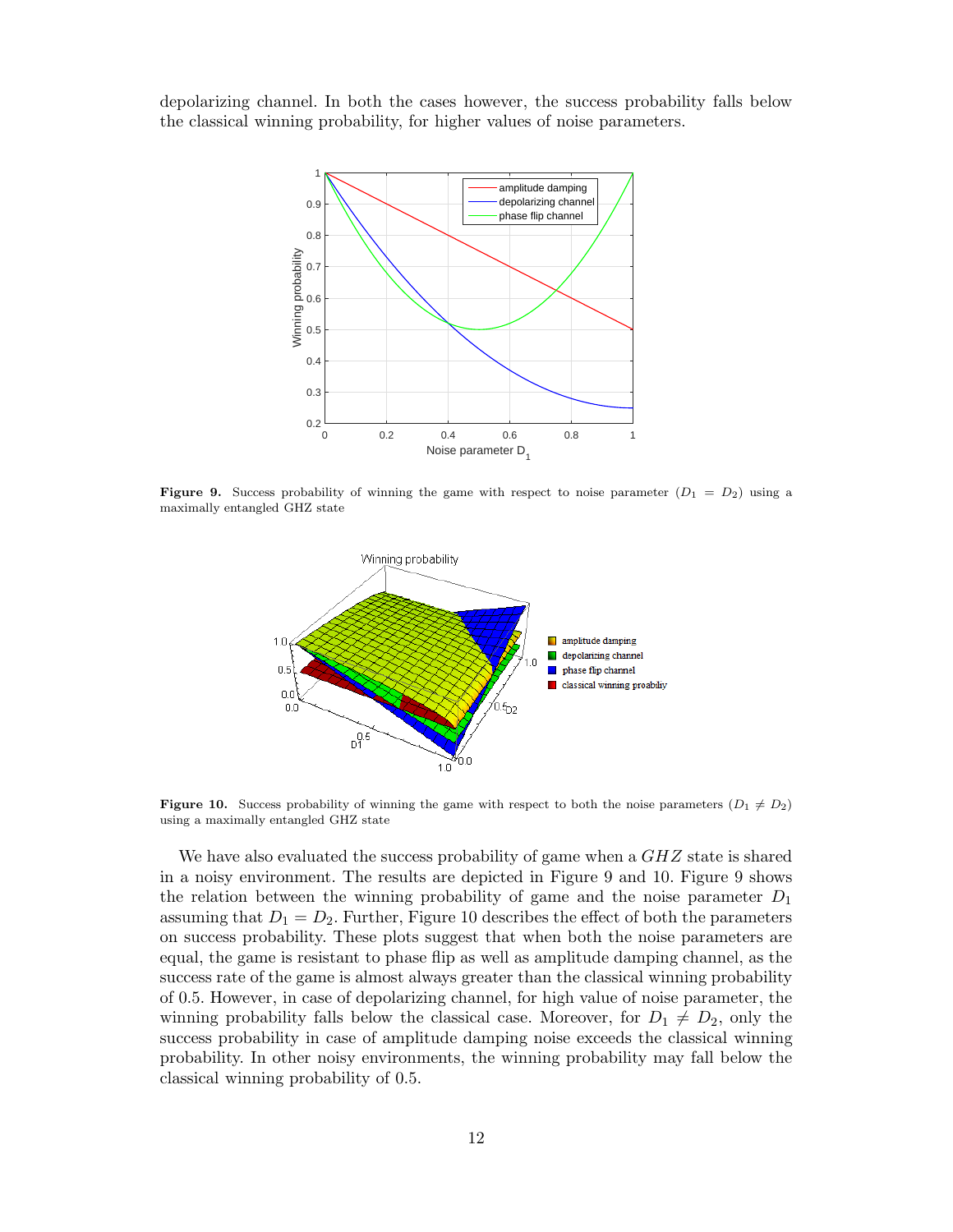### 5.2. An application of the above game in secret sharing

For establishing a relation between the proposed game and secret sharing, we consider that Alice and Bob are kept in two different cells and are partially disallowed to communicate. By partially, we mean that they can communicate only under the presence of a facilitator or a controller (Charlie in our case), who listens and allows secure communication between the two. To accomplish this task, we prefer to exploit the properties of a standard W state over the use of a  $W_1$  state, because the success rate of winning Vaidman's game is 87.5% when a standard W state is shared, as opposed to 86.425% when a  $W_1$  state is shared within the team members. Also, we further consider that Charlie performs his measurement in the basis as shown in (10) at  $\lambda = \frac{\pi}{2}$  $\frac{1}{2}$ .

Table 2. Control mode of facilitated information sharing

| Charlie's measurement outcome                                          |      |    |    |          |      |      |
|------------------------------------------------------------------------|------|----|----|----------|------|------|
| Alice's basis                                                          |      |    |    |          |      |      |
| Bob's basis                                                            | Z    |    |    | X        |      | X    |
| Is the choice of basis accepted?                                       | yes  | no | no | yes      | yes  | yes  |
| Alice's measurement outcome                                            | $+1$ |    |    | $+1$     | $-1$ | $+1$ |
| Bob's measurement outcome                                              | $+1$ |    |    | $+1$     | $+1$ | $-1$ |
| Correlation as expected?                                               |      |    |    | $\times$ |      |      |
| Alice and Bob are asked to announce their outcome and it is checked if |      |    |    |          |      |      |

their results comply with (12) in more than or equal to 75% cases

Table 3. Message mode of facilitated information sharing

| Charlie's measurement outcome                                     |     | 0   |              |              |     |     |
|-------------------------------------------------------------------|-----|-----|--------------|--------------|-----|-----|
| Alice's basis choice                                              |     |     |              |              |     |     |
| Bob's basis choice                                                | X   | Х   |              | X            |     |     |
| Basis choice accepted?                                            | ves | yes | $\mathbf{n}$ | $\mathbf{n}$ | yes | yes |
| Alice's measurement outcome                                       |     |     |              |              |     |     |
| Bob's measurement outcome                                         |     |     |              |              |     |     |
| $ 0\rangle$ and $ +\rangle$ correspond to secret bit: 0           |     |     |              |              |     |     |
| and $ -\rangle$ correspond to secret bit: 1                       |     |     |              |              |     |     |
| Let Charlie announce that Bob should flip his outcome whenever he |     |     |              |              |     |     |
| chooses Z basis for measurement                                   |     |     |              |              |     |     |
| Shared secret bit                                                 |     |     |              |              |     |     |

In order to share a key, Charlie chooses to operate in two different modes, namely control mode and message mode. The control mode corresponds to Charlie's measurement outcome  $|1\rangle$ , and is used to check whether Alice and Bob are honest or not, as shown in Table 2. Similarly, the message mode corresponds to Charlie's measurement outcome  $|0\rangle$ , and is used to share a secret key with Alice and Bob (Table 3). For this, Charlie prepares  $'m'$  standard W states as shown in  $(6)$  and distributes qubits 1 and 2 of each state to Alice and Bob, respectively keeping the third qubit with himself. Charlie, then performs a measurement on his qubit in the computational  $(|0\rangle, |1\rangle)$ basis. Meanwhile, Alice and Bob randomly choose their bases of measurement (either X or Z) and announce their choice of bases to Charlie. If they choose two different bases, then their choices are discarded. Alternately, Charlie randomly chooses a basis of measurement and announces his choice to Alice and Bob. This will ensure that both Alice and Bob perform measurements in the same basis. This step is repeated for  $'m'$ qubits, and Alice and Bob note down their measurement results each time.

If Charlie gets  $|0\rangle$  as his measurement outcome, then he knows that the measurement results of Alice and Bob are related as in (11) with certainty. As explained above, this will be the message mode of the proposed secret sharing scheme, wherein Alice's and Bob's outcomes will either be same or different. The relation between their outcomes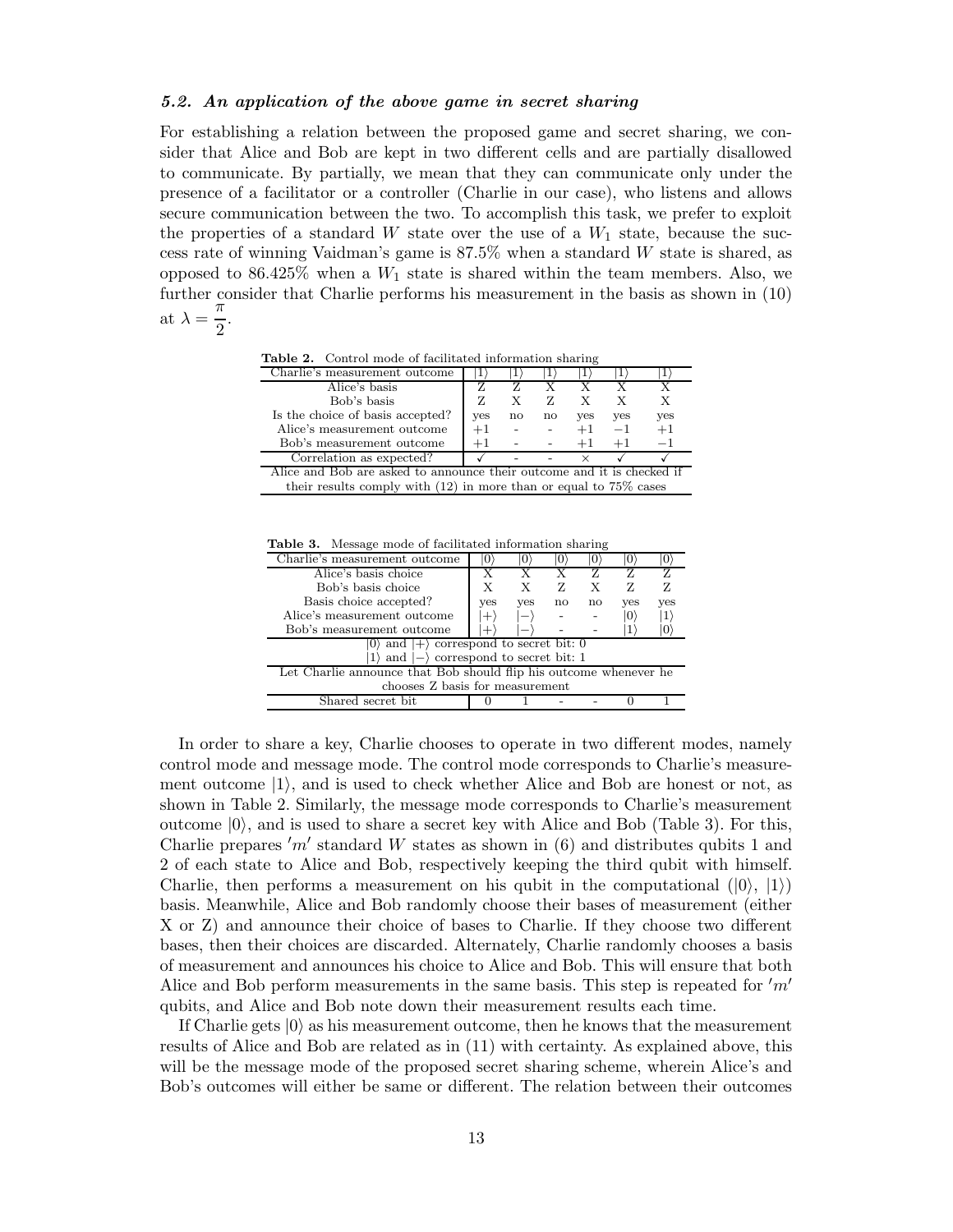is only known to Charlie, which he announces at the end of the protocol. On the other hand, if Charlie gets  $|1\rangle$  as the measurement outcome, then the measurement results of Alice and Bob are related as in (12) in 75% cases. Since this is a control mode, Charlie secretly asks both Alice and Bob to announce their measurement outcomes, which he verifies to check if anyone (Alice or Bob) is cheating. If the results announced by Alice and Bob comply with the results in (12) less than 75% times, then cheating is suspected. Moreover, as Alice and Bob are not allowed to discuss, they cannot distinguish between the message and the control mode. If both, Alice and Bob are asked to announce their measurement outcomes, then the control mode of secret sharing is taking place. While, if none of them is asked to announce her/his results, then the message mode of secret sharing occurs. If Charlie suspects cheating in the control mode, he disallows communication and does not announce the relation between the outcomes of Alice and Bob for message runs. However, if Charlie does not find anything suspicious, he announces in the end, which results correspond to message and control mode, and also the relation between the outcomes of Alice's and Bob's measurement outcomes in the message mode. This protocol, therefore, enables the controller to check a pair of agents for their honesty, and simultaneous sharing of a secret key with them, if they are proved honest.

Instead of sharing a  $W$  state, if the players in the game share a  $GHZ$  state, then Charlie performs his measurement in the diagonal basis as shown in (10) at  $\lambda = \frac{\pi}{4}$  $\frac{1}{4}$ . Here, the control mode corresponds to the measurement outcome  $|-\rangle$  and the message mode corresponds to the measurement outcome  $|+\rangle$ . The protocol remains the same. i.e., the control mode is used to check the honesty of Alice and Bob and the message mode is used for sharing a mutual secret key between Alice and Bob. In this case, Alice and Bob randomly choose their bases of measurement (either X or Y) and announce their choice of bases to Charlie. If they choose two different bases, then their choices are discarded.

If Charlie gets  $|+\rangle$  as his measurement outcome, then he knows that the measurement results of Alice and Bob are related as in (14) with certainty. This will be the message mode and the relation between the outcomes of Alice and Bob is only known to Charlie, which he announces at the end of the protocol. On the other hand, if Charlie gets  $\ket{-}$  as the measurement outcome, then the measurement results of Alice and Bob are related as in (13) in all cases. Similar to the previous protocol, Charlie secretly asks both Alice and Bob to announce their measurement outcomes. If the results announced by Alice and Bob do not always comply with the results in (13), then cheating is suspected and the protocol is aborted, else it proceeds further so that the three players finally share a secret key, as in the case described above for the W state.

# 6. Extension of Vaidman's game in higher dimensions

For a three qubit system, Vaidman's game has 4 set of questions, XXX, XYY, YXY, and YYX, with answers  $+1$ ,  $-1$ ,  $-1$ , and  $-1$  respectively. Similarly, for four, five, and six qubit systems, 8, 16, and 32 different types of questions, can be asked to the players in the game. For instance, if a four qubit state is shared between four players, then they can be asked the following 8 questions: XXXX, XXYY, XYXY, XYYX, YXXY, YXYX, YYXX, YYYY, i.e. all X questions, all Y questions, or two X and two Y questions. Depending on the set of questions that can be asked in a game, one can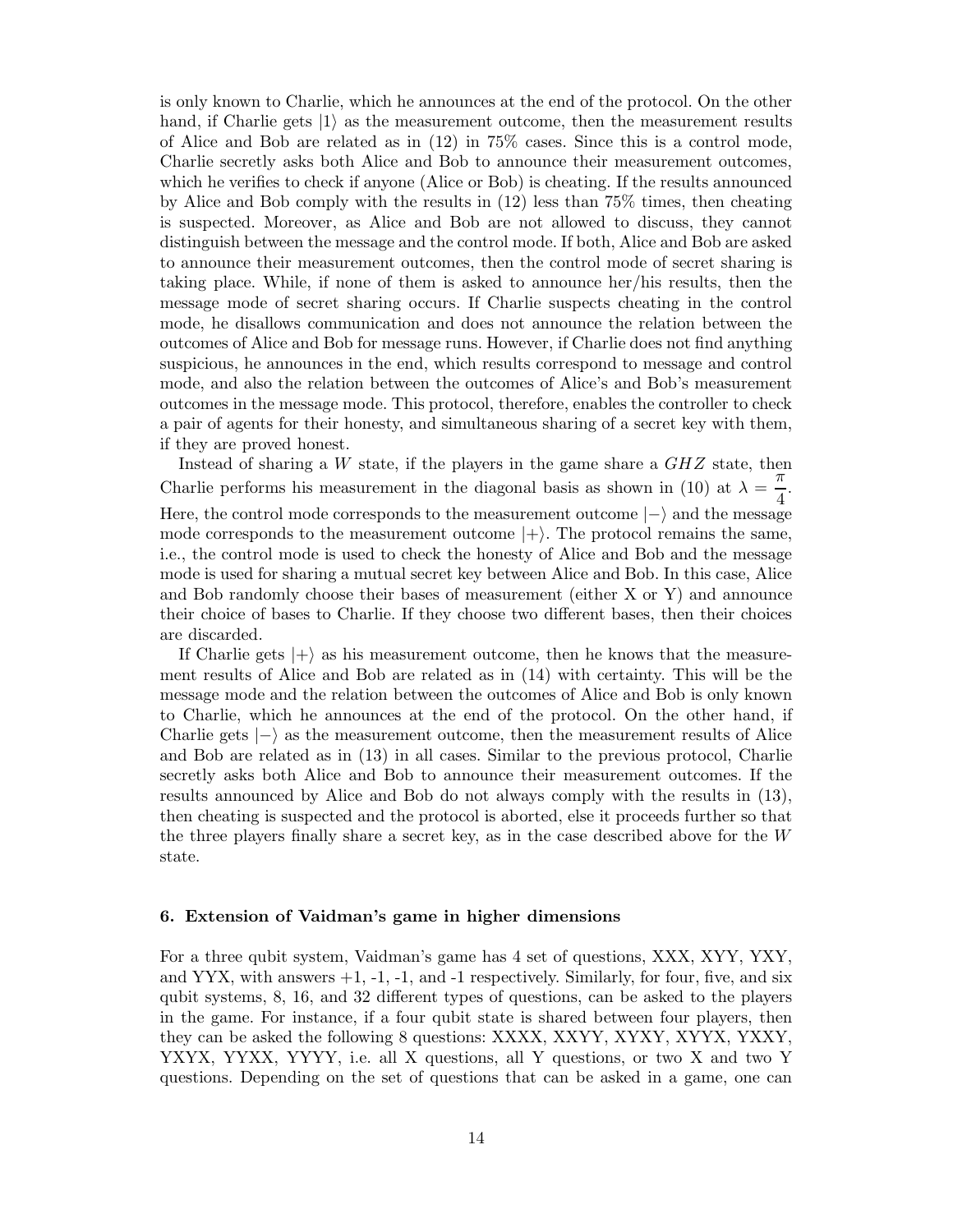formulate games. For example, for a four-qubit case one can formulate a single game, but for a five or six qubits, one can formulate 2 or 3 distinct games respectively.

For more than three-player games, we realized that sharing a W state between the players lead to the chances of win being less than the one that can be achieved classically. Therefore, with the increase in system's complexity and the number of players, W states are not of much use for this type of game. The GHZ states however are still useful and can be used as shared resources among the players, with a success probability of 100% cases. Appendix A describes the rules of different four, five, and six player games and their winning condition when a  $GHZ$  state is shared between the players. For example, in a 4-player game, either all players are asked the X question or two are asked X and two are asked Y question. The game is won if the product of the player's answers is -1 when all are asked question X, and if the product of the player's answers is +1 when two are asked question X and two are asked question Y. Classically the success probability of the game can not exceed 0.8517. However, a four qubit GHZ state with  $\tau_4 \geq 0.51$  always gives a better winning probability than that achieved classically. Moreover, the players always win the game, when a maximally entangled GHZ state is shared.

Similarly in a 5-player game, there are two possible scenarios. In the first one, either all players are asked question X, or two are asked question Y and three are asked question X. To win the game the team's answers must product to -1 in case of all X questions, and  $+1$  in case of two Y and three X questions. Classically the maximum winning probability of the game is 0.909. However, sharing any five qubit  $GHZ$  class state with  $\tau_5 \geq 0.67$  yields higher winning probability of the game, than by classical means. In another five-player scenario, either two players are asked Y question and remaining three are asked X question, or all except one player (who is asked X question) are asked Y question. Whenever two players are asked Y question, then product of the teams answers should be  $+1$ , and whenever four players are asked Y question, then product of the teams answers should be -1. Although, classically this game can be won with a success probability not more than 0.6667, sharing a five-qubit GHZ state with  $\tau_5 \geq 0.11$ , always leads to a winning probability greater than the classical one. Clearly, sharing the maximally entangled five-qubit GHZ state results in a 100% win for the team. Appendix A further lists the outcomes of different 6 player games with GHZ states as resources.

# 7. A three-player game where the rule maker is entangled with three players

The following game is an extension of the one proposed in Section 5. In this game, Alice, Bob, Charlie, and Dave share a four-qubit entangled state. Dave prepares the four-qubit state and gives one qubit each to Alice  $(A)$ , Bob  $(B)$ , and Charlie  $(C)$ , keeping one  $(D)$  qubit with himself. Dave is the rule-maker and thus decides the winning conditions for the team (Alice, Bob and Charlie). For this, Dave measures his qubit in a general basis as shown in  $(10)$ , and then asks questions "What is X?" or "What is  $Y$ ?" to the team. Alice, Bob and Charlie can individually give answer as  $+1$ or -1 and are not allowed to discuss before answering. A player who is asked the X (Y) question, measures her/his qubits in X (Y) basis and gives her/his measurement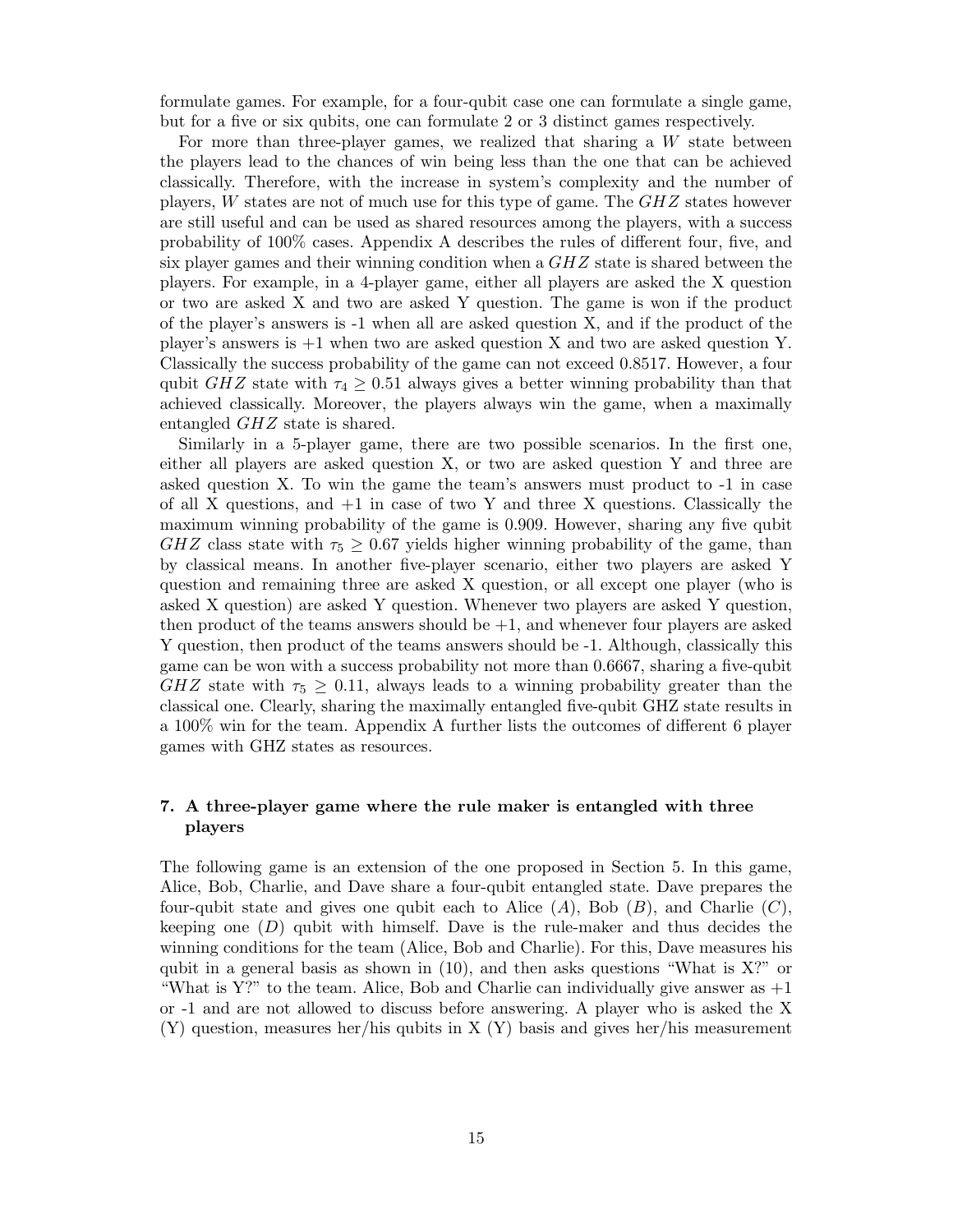

Figure 11. Success probability of winning the proposed game where the rule-maker is entangled with the players using a 4 qubit maximally entangled GHZ state

result as the answer.

$$
\{M_A^X\}\{M_B^X\}\{M_B^X\} = +1 \qquad \{M_A^X\}\{M_B^Y\}\{M_C^Y\} = -1\n\{M_A^Y\}\{M_B^X\}\{M_C^Y\} = -1 \qquad \{M_A^Y\}\{M_B^Y\}\{M_C^X\} = -1
$$
\n(15)

$$
\{M_A^X\}\{M_B^X\}\{M_B^X\} = -1 \qquad \{M_A^X\}\{M_B^Y\}\{M_C^Y\} = +1\n\{M_A^Y\}\{M_B^X\}\{M_C^Y\} = +1 \qquad \{M_A^Y\}\{M_B^Y\}\{M_C^X\} = +1
$$
\n(16)

If Dave's measurement outcome is  $|b_0\rangle$ , he declares the winning condition to be as shown in (15), and if his measurement outcome is  $|b_1\rangle$ , he declares the winning condition to be as shown in (16). Here,  $\{M_i^X\}$  is the measurement outcome when the player 'i' measures her/his qubit in X basis, and  $\{M_i^Y\}$  is the measurement outcome when the player  $'i'$  measures her/his qubit in Y basis.

$$
|GHZ\rangle = \frac{1}{\sqrt{2}}(|0000\rangle - |1111\rangle)
$$
\n(17)

If Dave prepares a maximally entangled four-qubit state as shown in (17), then the team wins the game with different winning probability for different values of parameter  $\lambda$  (Figure 11). Clearly  $\lambda$  is a controlling parameter that controls the winning probability of the game for the other three players. From Figure 11, we can observe that the maximum winning probability of 1 is achieved for  $\lambda = \frac{\pi}{4}$  $\frac{\pi}{4}$ , i.e., if Dave measures his qubit in diagonal basis  $|-\rangle$ ,  $|+\rangle$ , the above game is always won by the players. Classically such a game can only be won in half the cases. Similar to the above proposed game, one can generalize different games in higher dimensions as well. This can also be extended for sharing a secret key among players in a similar manner as described in the subsection 5.2.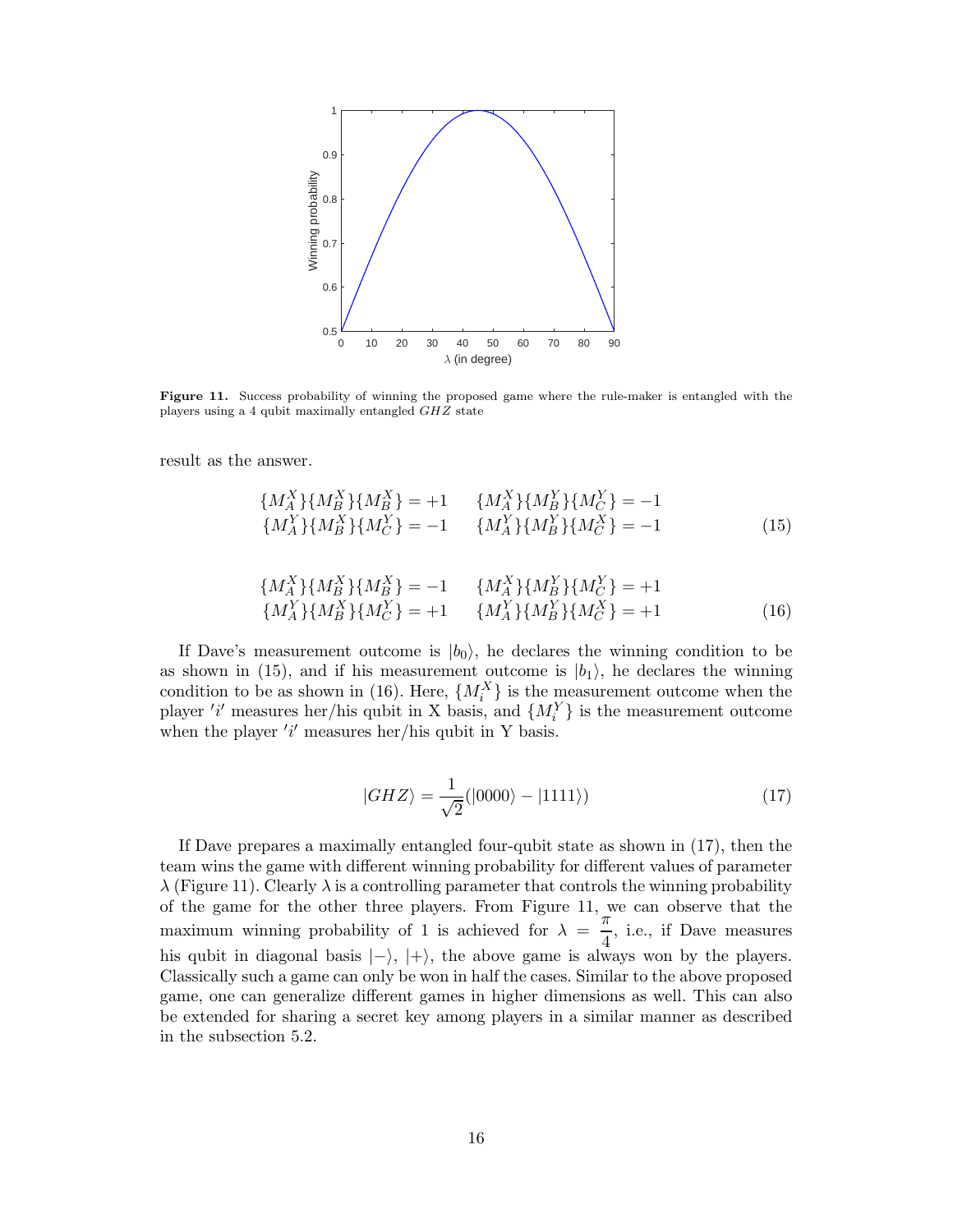### 8. Conclusion

In this article, we addressed the role of degree of entanglement for Vaidman's game. We analysed the relation between the success probability of the Vaidman's game with the three-qubit entanglement measures considering both quantum and classical strategies. The results obtained here indicate that entanglement and quantum strategies may not be always useful in winning the game. For example, we found that there are set of GHZ class and W class states, for which classical strategies are proved to be better than the quantum strategies. On the other hand, for the special class of W-type states, i.e.,  $W_n$ states, quantum strategies are always better than the classical strategies in winning the Vaidman's game. We further explored a correspondence between the Vaidman's game using general three-qubit pure states and the QSS protocol. In addition, we have proposed an efficient game, where the player deciding the rules of the game itself is entangled with other two players. The proposed game may find an application in facilitated secret sharing, where a facilitator checks the players involved for their honesty and simultaneously controls the process of sharing information between them.

We have also analysed these games under real situations, i.e., considering the success probability of the game under noisy conditions, for example using amplitude damping, depolarizing channel and phase flip channel. Interestingly, it has been found that both W and GHZ states, when used as a shared quantum state in the game, are more robust to phase flip noise. Moreover,  $GHZ$  states give better winning probability than that achieved classically, even when two of its qubits pass through an amplitude damping channel. Further, we have also extended our analysis for similar games between four, five and six players. In the game having more than three players, it has been found that GHZ states are a useful resource for the proposed protocol, as they help attain 100% winning probability. Furthermore, just like the three qubit proposed game holds application in secret sharing, the multi-qubit counterpart of the game, as discussed, will also hold similar utilization.

### References

- Agrawal, P., & Pati, A. K. (2006). Perfect teleportation and superdense coding with W states. Phys. Rev. A, 74(062320).
- Anand, N., & Benjamin, C. (2015). Do quantum strategies always win? Quantum Information Processing, 14, 4027–4038.
- Bennett, C. H., & Brassard, G. (1984). Quantum Cryptography: Public Key Distribution and Coin Tossing. Proceeding of IEEE International Conference on Computers, Systems and Signal Processing, Bangalore, 175–179.
- Bouwmeester, D., Pan, J. W., Daniell, M., Weinfurter H. and Zeilinger, A., (1999). Observation of Three-Photon Greenberger-Horne-Zeilinger Entanglement. Phys. Rev. Lett., 82(1345).
- Coffman, V., Kundu, J., & Wootters, W. K. (2000). Distributed entanglement. Phys. Rev. A, 61(052306).
- Dong, L, Wang, J. X., Li, Q. Y., Shen, H. Z., Dong, H. K., Xiu, X. M., Gao, Y. J. & Oh, C. H. (2016). Nearly deterministic preparation of the perfect W state with weak cross-Kerr nonlinearities. Phys. Rev. A,  $93(012308)$ .
- Du, J., Li, H., Xu, X., Shi, M., Wu, J., Zhou, X., & Han, R. (2002). Experimental Realization of Quantum Games on a Quantum Computer. Phys. Rev. Lett., 88(137902).
- Dur, W., Vidal, G., & Cirac, J. I. (2000). Three qubits can be entangled in two inequivalent ways. Phys. Rev. A, 62(062314).
- Eibl, M., Kiesel, N., Bourennane, M., Kurtsiefer, C., & Weinfurter, H. (2004). Experimental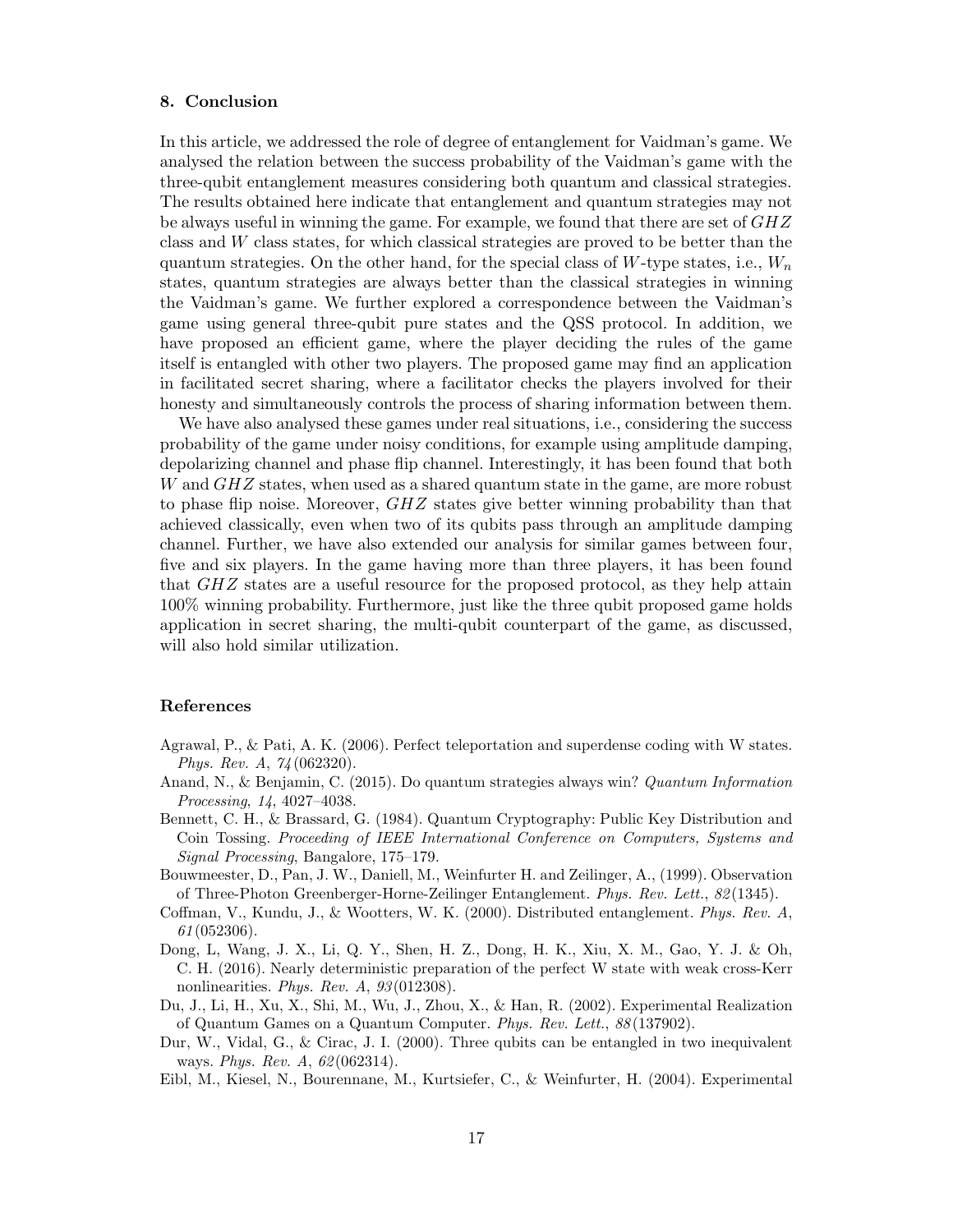Realization of a Three-Qubit Entangled W State. Phys. Rev. Lett., 92(077901).

- Eisert, J., Wilkens, M., & Lewenstein, M. (1999). Quantum Games and Quantum Strategies. Phys. Rev. Lett., 83(15), 3077–3080.
- Emary, C., & Beenakker, C. W. J. (2004). Relation between entanglement measures and Bell inequalities for three qubits. Phys. Rev. A, 69(032317).
- Greenberger, D. M., Horne, M. A., Shimony, A., Zeilinger, A. (1990). Bells theorem without inequalities. Am. J. Phys., 58(12), 1131–1143.
- Hill, S., & Wootters, W. K. (1997). Entanglement of a pair of quantum bits. Phys. Rev. Lett.,  $78(26)$ , 5022–5025.
- Hillery, M., Buzek, V., & Berthiaume, A. (1999). Quantum secret sharing. Phys. Rev. A, 59(3), 1829–1834.
- Houshmand, M., Houshmand, M., & Mashhadi, H. R. (2010). Game Theory based View to the Quantum Key Distribution BB84 Protocol. Third International Symposium on Intelligent Information Technology and Security Informatics IEEE, 332–336.
- Karlsson, A., & Bourennane, M. (1998). Quantum teleportation using three-particle entanglement. Phys. Rev. A, 58(6), 4394–4400.
- Meyer, D. A. (1999). Quantum Strategies. Phys. Rev. Lett., 82(5), 1052–1055.
- Neumann, J. V., & Morgenstern, O. (1944). Theory of Games and Economic Behavior. Princeton, N.J: Princeton Univ. Press.
- Nielsen, M. A., & Chuang, I. L. (2000). Quantum Computation and Quantum Information. Cambridge University Press, Cambridge, England.
- Shi, B. S., & Tomita, A. (2002). Teleportation of an unknown state by W state. Phys. Lett. A, 296, 161–164.
- Vaidman, L. (1999). Variations on the Theme of the Greenberger-Horne-Zeilinger Proof. Foundations of Physics, 29(4), 615–630.
- Wootters, W. K. (1998). Entanglement of formation of an arbitrary state of two qubits. Phys. Rev. Lett.,  $80(10)$ ,  $2245-2248$ .
- Wootters, W. K. (2001). Entanglement of formation and concurrence. Quantum Information and Computation,  $1(1)$  27-44.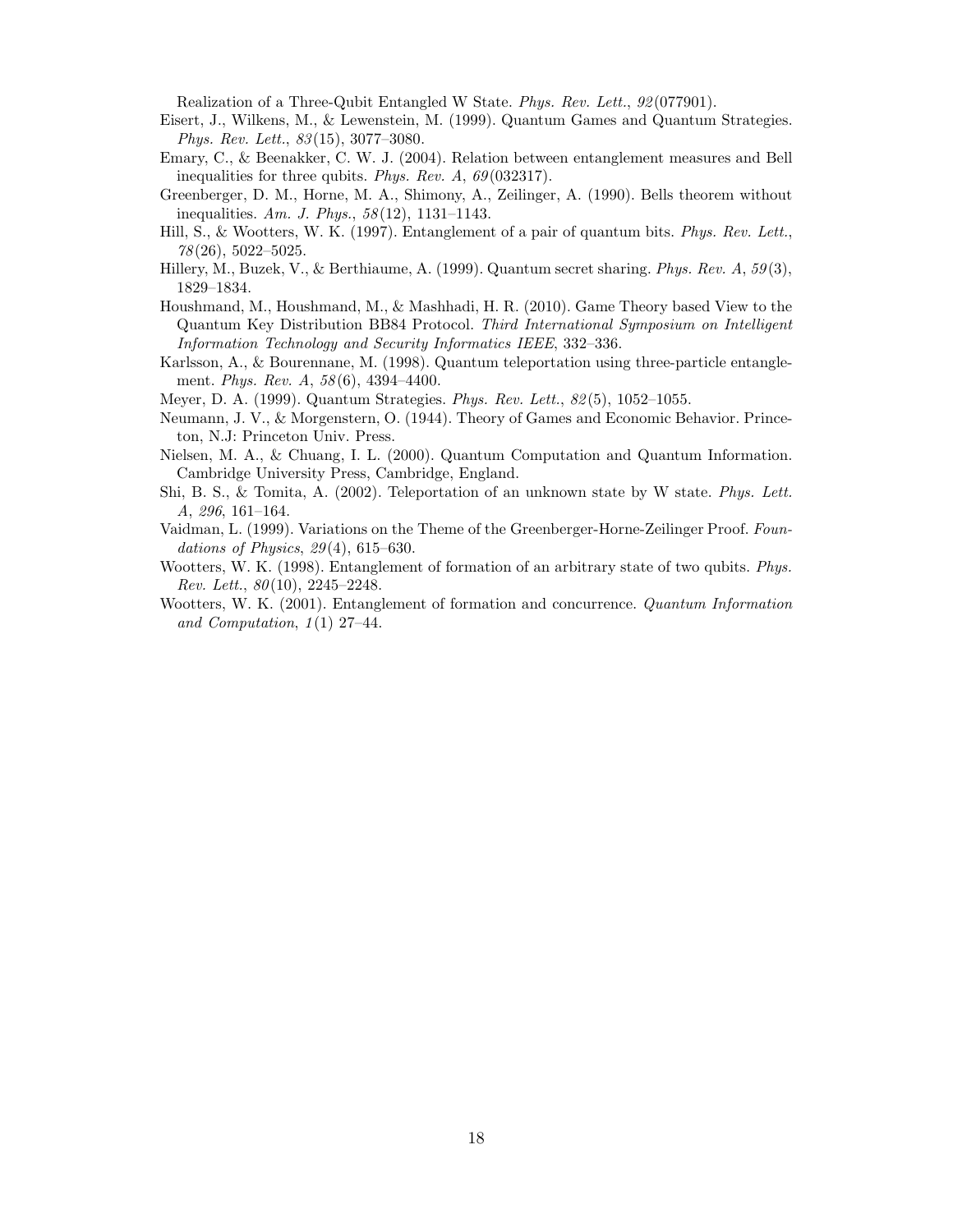| Number         | Winning conditions     | Classical   | Range of n-tangle          |
|----------------|------------------------|-------------|----------------------------|
| of             | for the game           | winning     | $\tau_n$ of GHZ states     |
| players        |                        | probability | for which quantum          |
|                |                        |             | strategies exceeds         |
|                |                        |             | classical strategy         |
| $\overline{4}$ | $XXXX = -1$            | 0.8517      | $0.51 \leq \tau_4 \leq 1$  |
| Game 1         | $XXYY = +1$            |             |                            |
|                | $XYXY = +1$            |             |                            |
|                | $XYYX = +1$            |             |                            |
|                | $YXXY = +1$            |             |                            |
|                | $YXYX = +1$            |             |                            |
|                | $YYXX = +1$            |             |                            |
| 5              | $XXXX = -1$            | 0.909       | $0.67 \leq \tau_5 \leq 1$  |
| Game 1         | $YYXXX = YXYXX$        |             |                            |
|                | $= YXXYX = YXXXY$      |             |                            |
|                | $= XYYXX = XYXYX$      |             |                            |
|                | $= XYXXY = XXYYX$      |             |                            |
|                | $= XXYXY = XXXYY = +1$ |             |                            |
| $\overline{5}$ | $YYXXX = YXYXX$        | 0.6667      | $0.11 \leq \tau_5 \leq 1$  |
| Game 2         | $= YXXYX = YXXXY$      |             |                            |
|                | $= XYYXX = XYXYX$      |             |                            |
|                | $= XYXXY = XXYYX$      |             |                            |
|                | $= XXYXY = XXXYY = +1$ |             |                            |
|                | $XYYYY = YXYYY$        |             |                            |
|                | $=YYXYY = YYYXY$       |             |                            |
|                | $=YYYYX=-1$            |             |                            |
| $\,6$          | $XXXXX = -1$           | 0.9375      | $0.765 \leq \tau_6 \leq 1$ |
| Game 1         | $YYXXXX = YXYXXX$      |             |                            |
|                | $= YXXYXX = YXXXYX$    |             |                            |
|                | $= YXXXXY = XYYXXX$    |             |                            |
|                | $= XYXYXX = XYXXYX$    |             |                            |
|                | $= XYXXXY = XXYYXX$    |             |                            |
|                | $= XXYXYX = XXYXXY$    |             |                            |
|                | $= XXXYYX = XXXYXY$    |             |                            |
|                | $= XXXXYY = +1$        |             |                            |

Appendix A. Generalization of Vaidman's Game for Multi-qubit Systems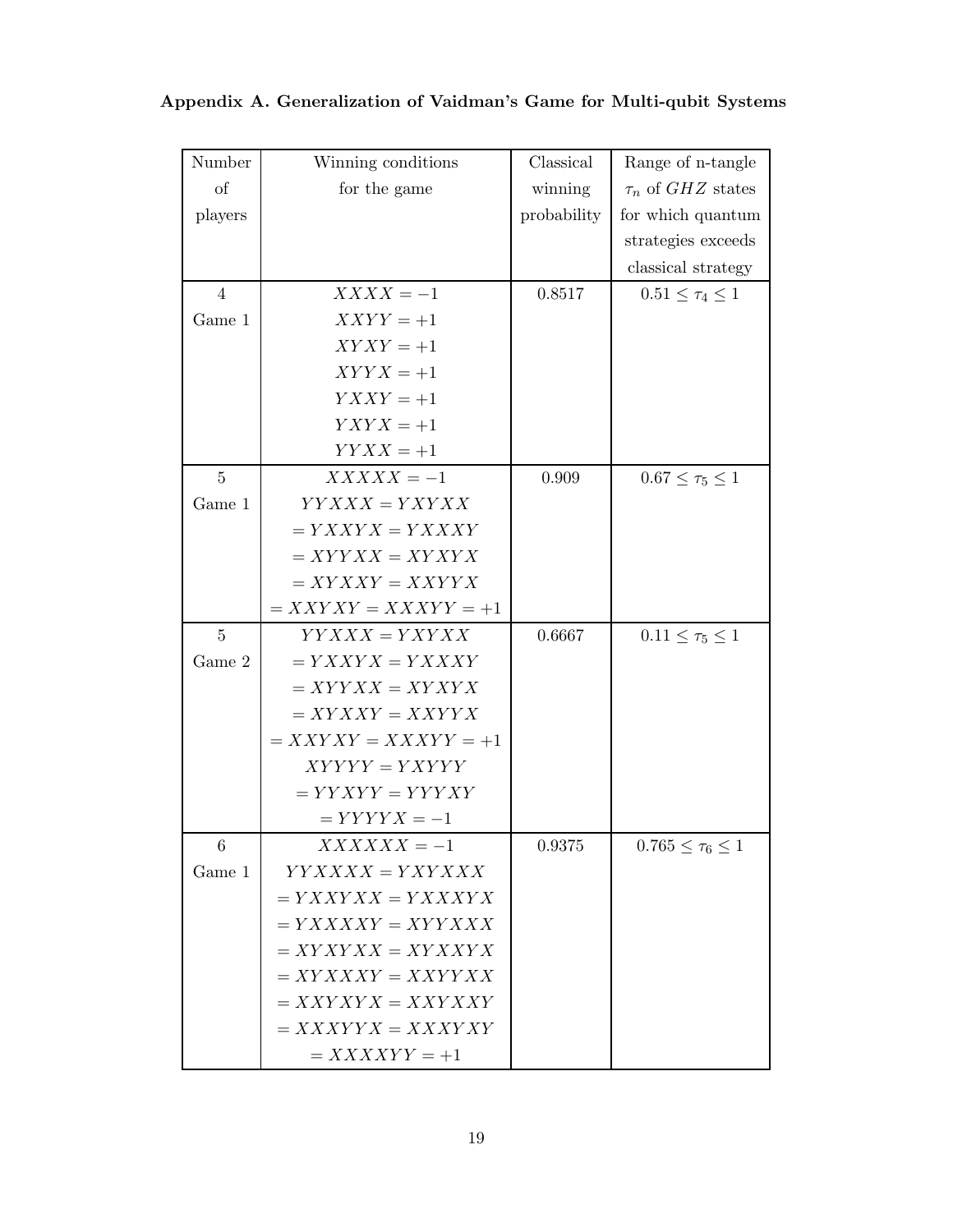| Number        | Winning conditions   | Classical    | Range of n-tangle          |
|---------------|----------------------|--------------|----------------------------|
| <sub>of</sub> | for the game         | winning      | $\tau_n$ of GHZ states     |
| players       |                      | probability  | for which quantum          |
|               |                      |              | strategies exceeds         |
|               |                      |              | classical strategy         |
| 6             | $YYXXXX = YXYXXX$    | 0.5          | $0 \leq \tau_6 \leq 1$     |
| Game 2        | $= YXXYXX = YXXXYX$  |              |                            |
|               | $= YXXXXY = XYYXXX$  |              |                            |
|               | $= XYXYXX = XYXXYX$  |              |                            |
|               | $= XYXXXY = XXYYXX$  |              |                            |
|               | $= XXYXYX = XXYXXY$  |              |                            |
|               | $= XXXYYX = XXXYXY$  |              |                            |
|               | $= XXXXYY = +1$      |              |                            |
|               | $XXYYYY = XYXYYY$    |              |                            |
|               | $= XYYXYY = XYYYXY$  |              |                            |
|               | $= XYYYYX = YXXYYY$  |              |                            |
|               | $= YXYXYY = YXYYXYY$ |              |                            |
|               | $= YXYYYX = YYXXYY$  |              |                            |
|               | $=YYXYXY = YYXYYX$   |              |                            |
|               | $=YYYXXY = YYYXYX$   |              |                            |
|               | $=YYYYXX = -1$       |              |                            |
| 6             | $XXYYYY = XYXYYY$    | $\,0.9375\,$ | $0.765 \leq \tau_6 \leq 1$ |
| Game 3        | $= XYYXYY = XYYYXY$  |              |                            |
|               | $= XYYYYX = YXXYYY$  |              |                            |
|               | $= YXYXYY = YXYYXYY$ |              |                            |
|               | $= YXYYYX = YYXXYY$  |              |                            |
|               | $=YYXYXY = YYXYYX$   |              |                            |
|               | $=YYYXXY = YYYXYX$   |              |                            |
|               | $=YYYYXX = -1$       |              |                            |
|               | and $YYYYYYY = +1$   |              |                            |